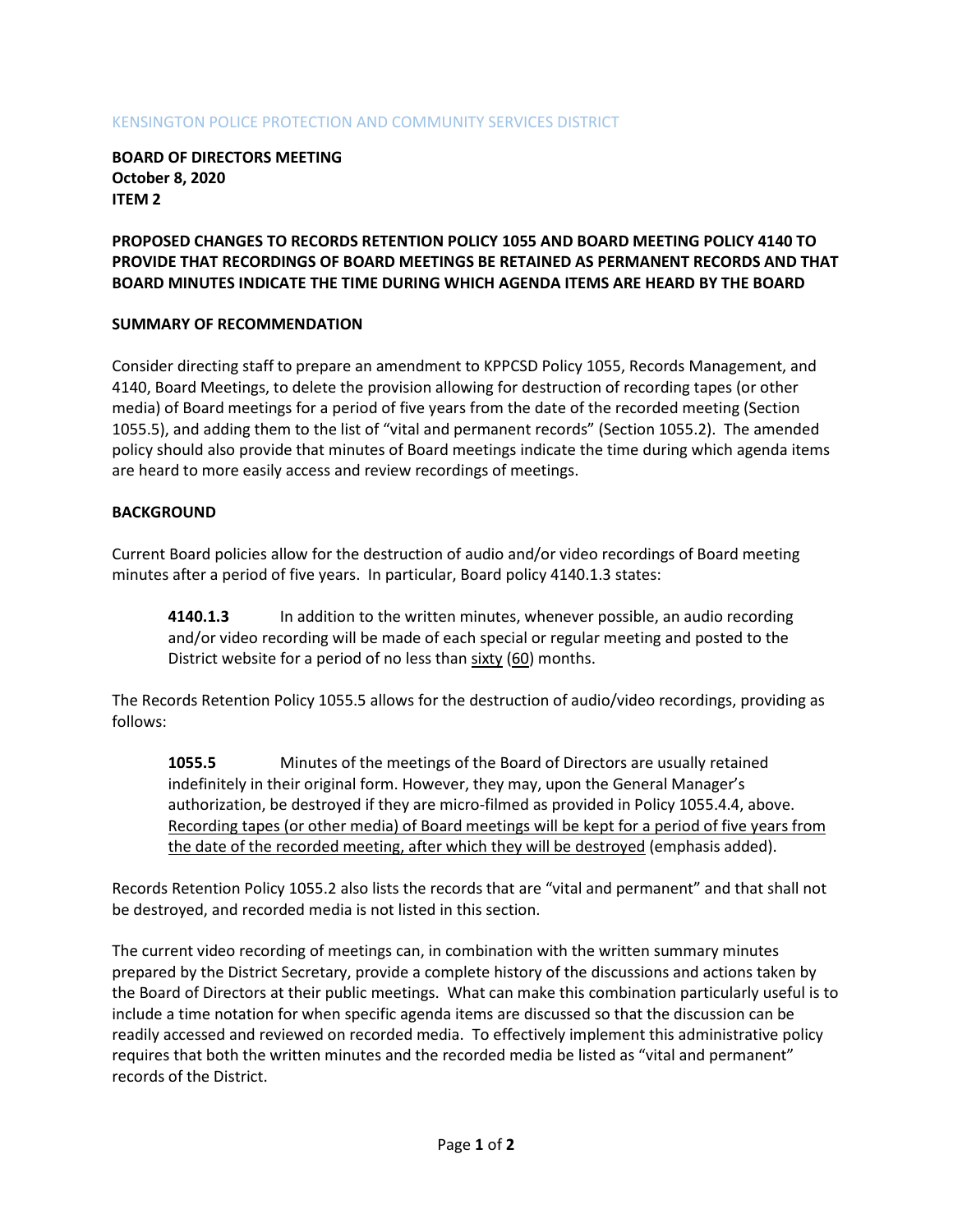Because data storage for media has become relatively inexpensive and compact, the permanent storage of such recorded media should not be a cost burden to the District.

## **RECOMMENDATION**

Direct staff to prepare an amendment to KPPCSD Policy 1055, Records Management, and 4140, Board Meetings, to delete the provision allowing for destruction of recording tapes (or other media) of Board meetings for a period of five years from the date of the recorded meeting (Section 1055.5), and adding them to the list of "vital and permanent records" (Section 1055.2). The amended policy should also provide that minutes of Board meetings indicate the time during which agenda items are heard to more easily access and review recordings of meetings.

### **FISCAL IMPACT**

The cost for the proposed change in the records retention policy will be minimal.

## **ATTACHMENTS**

- Policy 4140, Board Meetings
- Policy 1055, Records Retention

#### **SUBMITTED BY**:

Bill Lindsay General Manager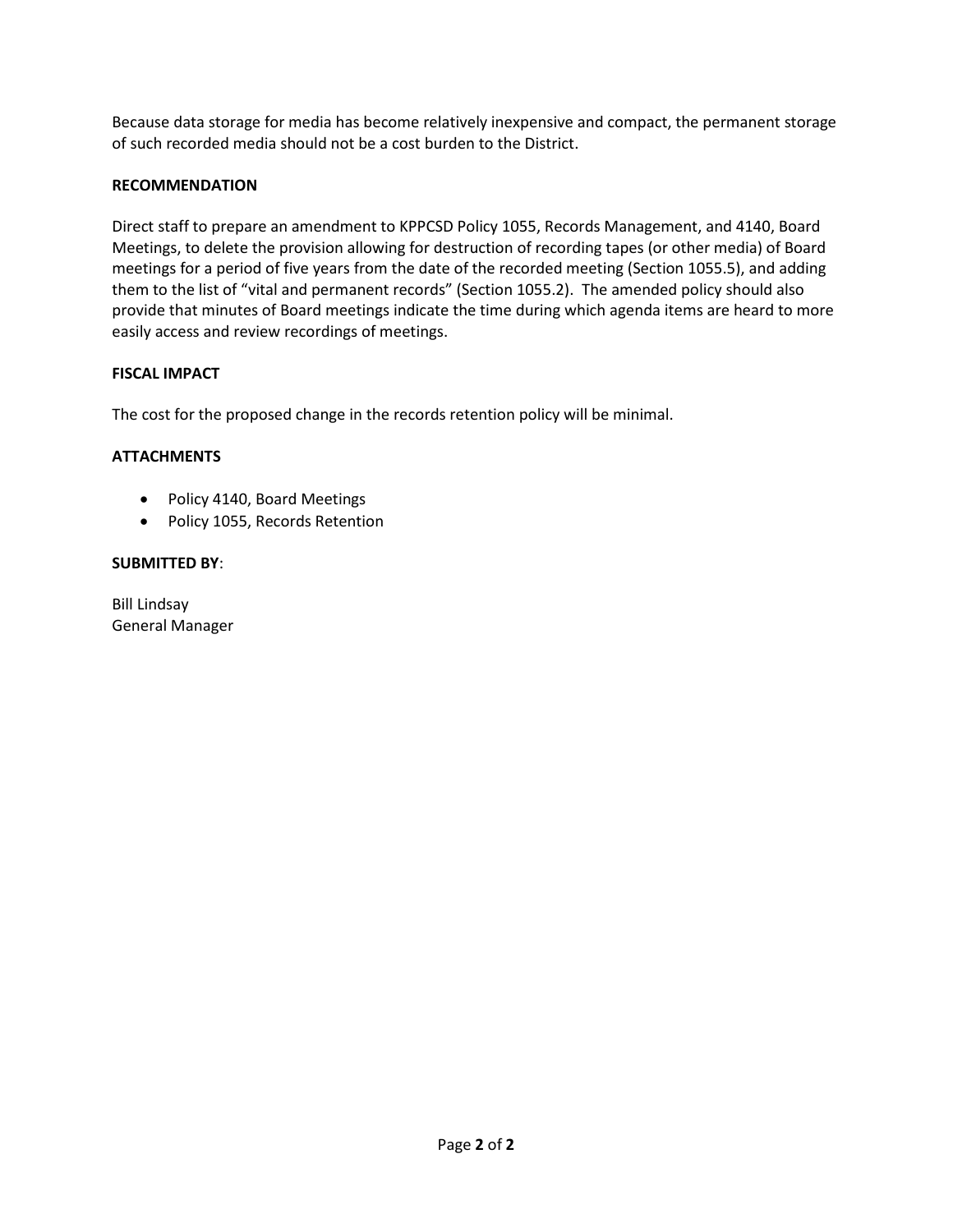# BOARD MEETINGS

POLICY 4100: Board Actions and Decisions

4100.1 Action can only be taken by the vote of the majority of the Board of Directors. Three (3) Directors represent a quorum for the conduct of business.

4100.1.1 A member abstaining in a vote is considered as absent for that vote. A member abstaining due to a conflict of interest does not count towards a quorum.

4100.1.1.1 Example. If three of five Directors are present at a meeting, a quorum exists, and business can be conducted unless the abstention is due to a conflict of interest. However, if one Director abstains on a particular action and the other two cast "aye" votes, no action is taken because a "majority of the Board" did not vote in favor of the action.

4100.1.1.2 Example. If an action is proposed requiring a two-thirds vote and two Directors abstain, the proposed action cannot be approved because four of the five Directors would have to vote in favor of the action.

4100.1.1.3 Example. If a vacancy exists on the Board and a vote is taken to appoint an individual to fill said vacancy, three Directors must vote in favor of the appointment for it to be approved. If two of the four Directors present abstain, the appointment is not approved

4100.2 The Board may give directions that are not formal actions and do not require formal procedural process. Such directions include the Board's directives and instructions to the General Manager.

4100.2.1 The President shall determine by consensus a Board directive and shall state it for clarification. Should any two Directors challenge the statement of the President, a voice vote may be requested.

4100.2.2 A formal motion may be made to place a disputed directive on a future agenda for Board consideration, or to take some other action (such as refer the matter to the General Manager for review and recommendation, etc.).

4100.2.3 Informal action by the Board is still Board action and shall only occur regarding matters that appear on the agenda for the Board meeting during which said informal action is taken.

4100.2.4 Nothing in this policy prevents the Board from providing direction to the General Manager in response to public comments or under Board member or General Manager comments, as allowed under the Brown Act. No vote or action shall be taken.

POLICY 4110: Board Meeting Agenda - General

4110.1 Agenda preparation. The General Manager, in coordination with the Board President, shall prepare an agenda for each regular and special meeting of the Board of Directors in accordance with the Brown Act. Any Director may contact the General Manager and request an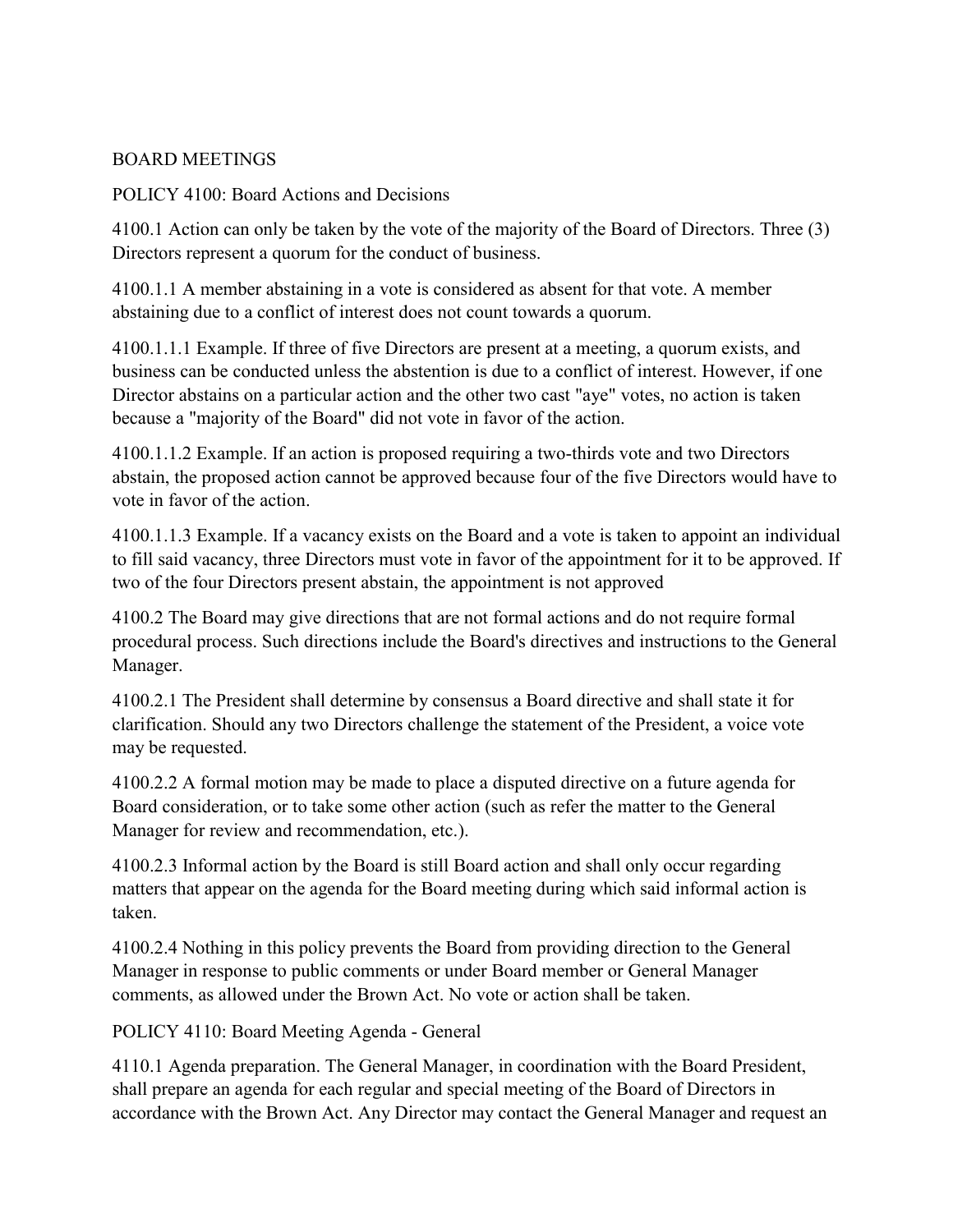item to be placed on the agenda 2 weeks prior to the closing of the agenda for the next meeting date, providing a staff report by said date. Items submitted after the deadline shall be evaluated and considered by the Board President and General Manager.

4110.2 Agenda items. If the General Manager decides an item is not germane to the current work of the Board, two collaborating Directors may place an item on the next regular meeting agenda by written request. However, the General Manager shall have the discretion to allocate District resources to said item as practicable given the Board's then-current priorities.

4110.3 Agenda descriptions. All Board agendas shall include an unambiguous description of each item on the agenda to be discussed, including closed session items, discussion items and action items. The General Manager shall ensure that the description gives notice to the public of the essential nature of business to be considered.

4110.4 Agenda posting. Agendas for regular meetings shall be posted 72 hours in advance of the meeting and agendas for special meetings shall be posted 24 hours in advance of the meeting. The posting must occur in a place that is freely accessible to the public and on the District's website. On or before January 1, 2019, the internet posting shall occur on the District's primary website homepage through a prominent, direct link to the current agenda. The agenda shall also be accessible in an open format by that date.

4110.5 Agenda packages. When distributing agenda packages and other materials to members of the Board of Directors, those materials should be provided to all members at the same time. Agenda packages, except for closed session materials, should also be made available to the public once distributed to the Board.

4110.5.1 The agenda package is not a public forum. District staff should include in the package only materials relevant to items on the Board agenda.

4110.6.1 At each regular meeting the Board shall provide the public with an opportunity for up to twenty (20) minutes to address any item within the subject matter jurisdiction of the District not on the agenda and before each the agenda. Each person shall have up to three (3) minutes and no person may speak more than once during a public comment period. Every regular meeting agenda shall include this opportunity as part of the meeting.

4110.6.2 For special meetings, the Board shall provide the public with an opportunity of up to twenty (20) minutes to address any item on the agenda. Each person shall have up to three (3) minutes.

4110.7 Closed sessions. The Brown Act allows the Board to conduct a closed session during a noticed meeting for certain matters. Major reasons for permissible closed sessions, as authorized by the Brown Act, include real property transactions, labor negotiations, and pending litigation. The Board shall allow public comment on any closed session item before going into closed session.

4110.8 Items not on the agenda. The Board shall not discuss or take action on any item that does not appear on the posted agenda except in cases of permitted by the Brown Act, including,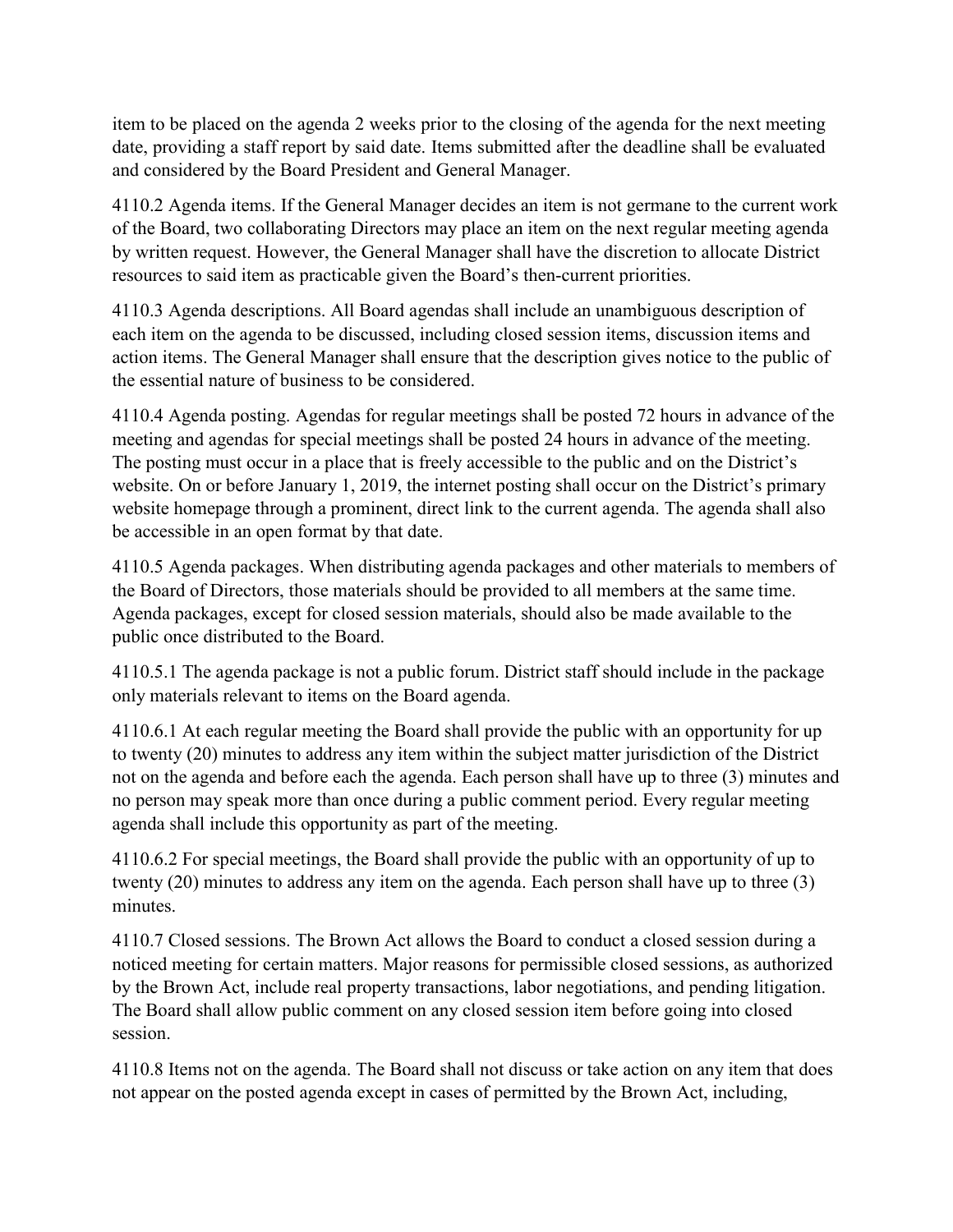without limitation, in case of emergency or urgent need for action. The Board may also briefly respond to public comments, direct staff to follow-up on matters that arise during public comments and make announcements.

4110.9 The Board President and General Manager (or designee) shall ensure that physical facilities and related equipment for said meetings are functional and appropriate.

4110.10 The Board President shall determine the order in which agenda items shall be considered for discussion and/or action by the Board.

POLICY 4120: Board Meeting Conduct

4120.1 Rules of order. Meetings of the Board of Directors shall be conducted by the President in a manner consistent with the policies of the District. Policy No. 4160, "Rules of Order for Board and Committee Meetings," shall be used as a general guideline for meeting protocol.

4120.2 Agenda timing. All Board meetings shall commence at the time stated on the agenda and shall be guided by same.

4120.3 Conduct of meetings. The following concepts shall be applied to Board meetings:

4120.3.1 The meetings shall be conducted in an open and fair manner.

4120.3.2 The public shall be given ample opportunity to participate in the meetings, as set forth in section 4120.4 of this Policy.

4120.3.3 Due process principles shall apply to quasi-judicial proceedings, or as otherwise required by law.

4120.3.4 The meetings shall proceed in a manner that enables the Board to consider problems to be solved and make wise decisions intended to solve the problems.

4120.3.5 The Board may receive, consider and take any needed action with respect to reports of District operations.

4120.3.6 Noticed public hearings shall be conducted in an orderly fashion, with the Board President establishing the order of the proceedings.

4120.3.7 The Board may weigh and determine the credibility of evidence and public comment.

4120.4 Public comment. Public comment on items on the agenda, and general public comment at a regular Board meeting for matters within the jurisdiction of the Board of Directors, shall be as followed:

4120.4.1 Each member of the public present at a meeting shall be allowed to speak once in connection with each item on the agenda for that meeting. Speakers are not allowed to give or allot their time to another speaker. Time reading statements from others, will be considered towards the speaker's three-minute allotment.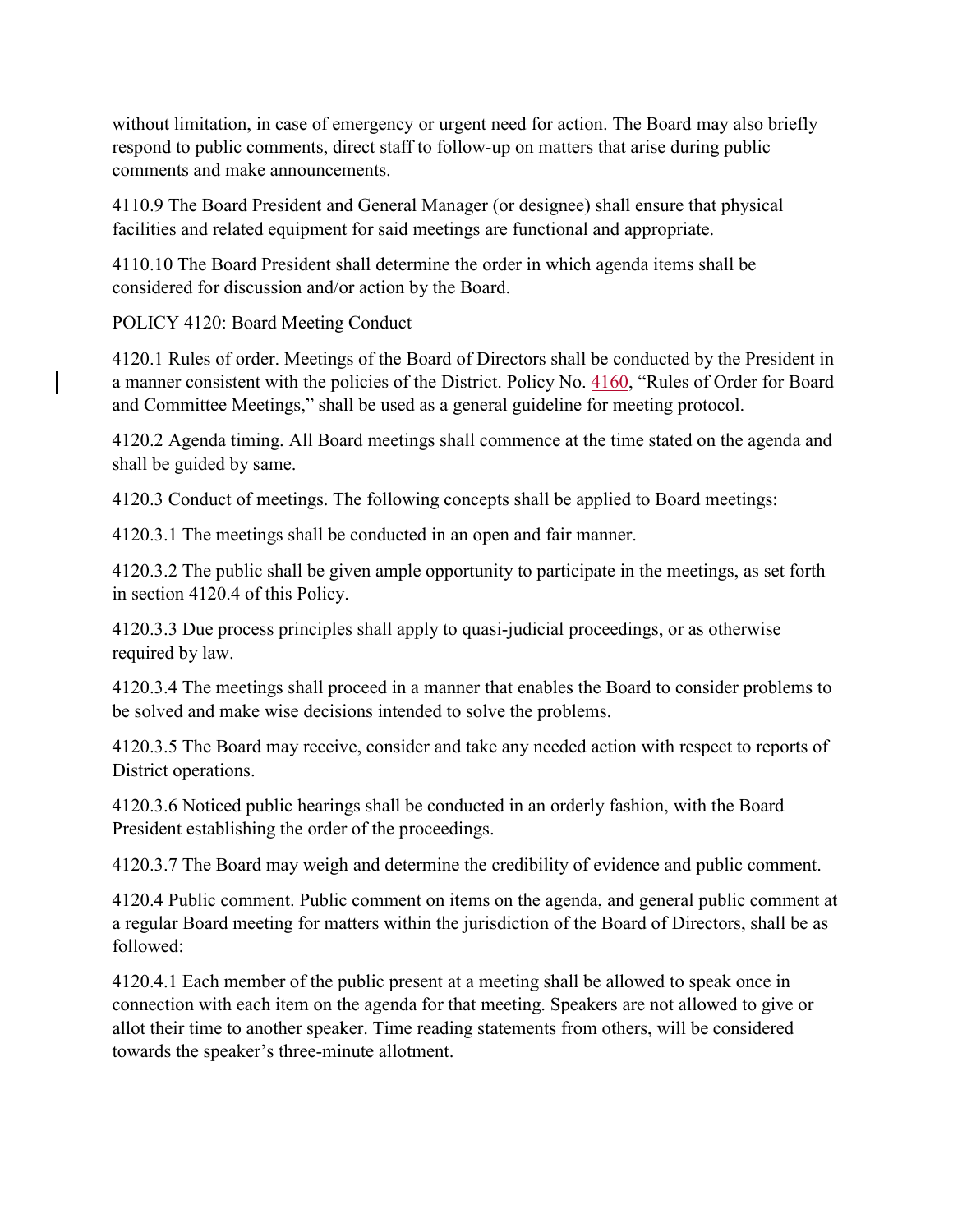4120.4.2 Members of the public should address the Board. Speakers should refrain from beginning their remarks until they are at the podium, able to use any provided amplification and are recognized by the Board President.

4120.4.3 Each speaker shall be allotted a maximum of three (3) minutes per item and may speak only once on during a public comment session. Each subject matter shall be allotted a maximum of twenty (20) minutes for comment. These are general guidelines. The Board President may shorten the time for each speaker to accommodate an unusual number of persons wishing to speak and/or may extent the allotted time per subject where the subject matter requires.

4120.4.4 The Board President cannot refuse to recognize members of the Board, or the public, whose behavior is within the standards of conduct and when time allows.

4120.5 Disruption of meetings. Willful disruption of any of the meetings of the Board of Directors shall not be permitted. If the President finds that there is willful disruption of any meeting of the Board, he/she may do the following:

4120.5.1 Notify the disrupting parties to immediately stop the conduct and that they will be asked to leave the meeting if the behavior continues.

4120.5.2 If the behavior continues after notice, order the disrupting parties out of the room and conduct the Board's business without them present.

4120.5.3 In cases of extreme disruption, the Board President may clear the room of all members of the public and conduct the Board's business without them present.

4120.5.4 Duly accredited representatives of the news media, whom the President finds not to have participated in the disruption, shall be permitted to remain in the meeting.

POLICY 4130: Brown Act Compliance – Open Meeting Requirements

4130.1 The Brown Act. The Legislature adopted the Brown Act, commonly referred to as California's "Open Meetings Laws" in 1964. The Brown Act is contained in Government Code section 54950 et seq. The Brown Act is broadly construed, and compliance is constitutionally mandated. This Policy 4130 is intended to facilitate compliance with the Brown Act. It is not a complete listing of Brown Act requirements. In the event of a conflict between this Policy and the Brown Act, the latter shall prevail. In the event of an amendment or addition to the Brown Act that conflicts with this Policy, this Policy shall be deemed amended to conform with said amended or addition.

4130.2 All meetings of the Board of Directors shall comply with the Brown Act. The Brown Act mandates advance notice of meetings on a published agenda (see Policy 4110), opportunities for public comment (see Policy 4120.4) and preparation of minutes memorializing the meeting (see Policy 4140). There is no obligation of the District to apply the Brown Act to meetings not covered by this Act. There is also no obligation of the District to exceed any requirements of the Brown Act.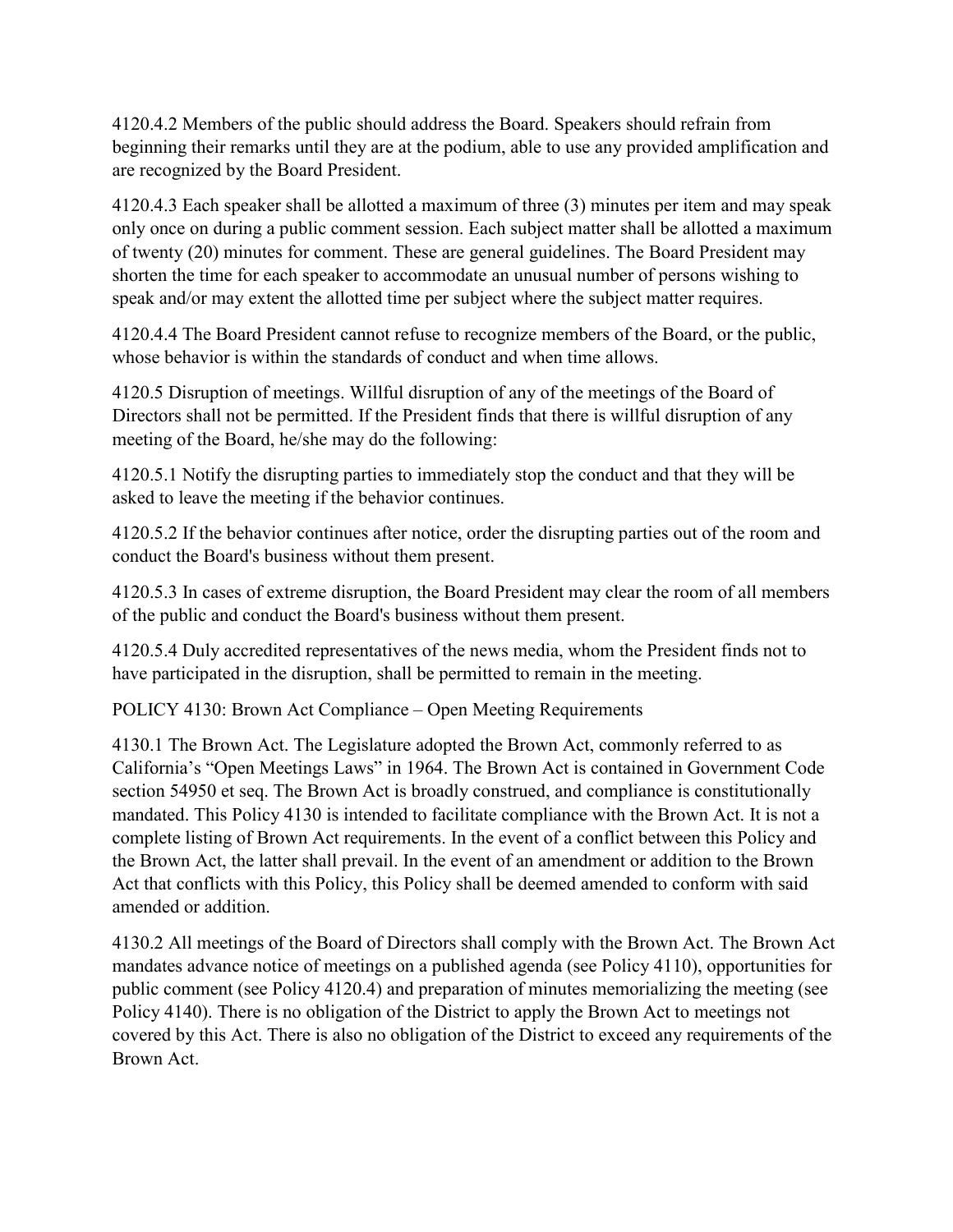4130.2.1 Meetings occur whenever the majority of the Board of Directors meets to discuss District business.

4130.2.2 Members of the Board include newly elected and appointed officials prior to assuming office.

4130.2.3 All Board meetings shall be open and freely accessible to the public, including those with disabilities.

4130.2.4 Meetings through the use of intermediaries, serial communications, or emails are prohibited.

4130.2.5 The Board shall only take action during a properly noticed meeting.

4130.3 Committees. Standing committees created by formal action of the Board shall comply with the Brown Act

POLICY 4140: Minutes of Board Meetings

4140.1 Duty to keep minutes. The General Manager (or his or her designee) shall keep minutes of all regular and special meetings of the Board.

4140.2 The General Manager shall ensure that accurate Minutes of each Board meeting are prepared, maintained and stored in accordance with state law.

4140.3 The minutes, presented in action format, shall include sufficient detail to record all direction and actions of the Board of Directors. See 4140.1.5

4140.1.1 Copies of a meeting's minutes shall be distributed to Directors as part of an information packet for a regular meeting of the Board, at which time the Board will consider approving the minutes as presented or with modifications. Once approved by the Board, the official minutes shall be properly saved and protected, and posted on the District's webpage.

4140.1.2 An audio tape recording of regular and special meetings of the Board of Directors will be made. The device upon which the recording is stored shall be kept in a locked cabinet for a minimum of ninety (90) days or until the minutes are approved by the Board. Members of the public may inspect recordings of Board meetings without charge on a playback machine that will be made available by the District.

4140.1.3 In addition to the written minutes, whenever possible, an audio recording and/or video recording will be made of each special or regular meeting and posted to the District website for a period of no less than  $sixty(60)$  months.

4140.1.3 Motions, resolutions or ordinances shall be recorded in the minutes as having passed or failed. The motion makers, and individual votes will be recorded. A unanimous vote shall be recorded as a vote in favor by each member.

4140.1.4 All resolutions and ordinances adopted by the Board shall be numbered consecutively, starting new at the beginning of each year.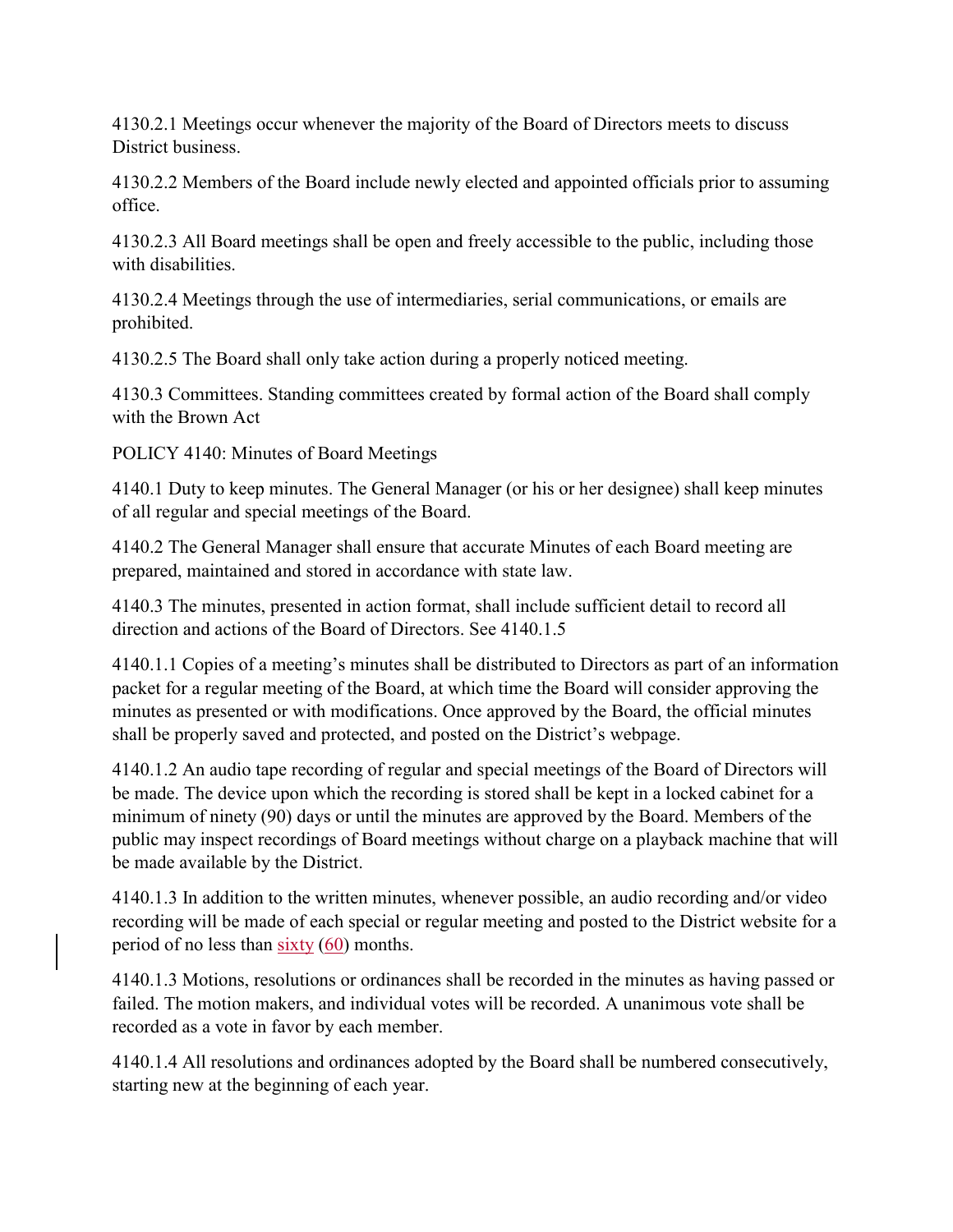4140.1.5 In addition to other information that the Board may deem to be of importance, the following information (if relevant) shall be included in each meeting's minutes:

- \* Date, place and type of each meeting;
- \* Directors present and absent by name;
- \* Administrative staff present by name;
- \* Call to order;
- \* Time and name of late arriving Directors;
- \* Time and name of early departing Directors;
- \* Names of Directors absent during any agenda item upon which action was taken;
- \* Summary record ofAny staff reports;

\* Summary record of public comment regarding matters not on the agenda, including names of commentators if provided;

- \* Approval of the minutes or modified minutes of preceding meetings;
- \* Approval of financial reports
- \* Information as to each subject of the Board's deliberation;

\* Record of the vote of each Director on every action item for which the vote was not unanimous;

- \*Summary record of Board member comments on resolutions, ordinances, and contracts.
- \* Resolutions and ordinances described as to their substantive content and sequential numbering;
- \* Record of all contracts and agreements, and their amendment, approved by the Board;
- \* Approval of the annual budget;
- \* Approval of all polices, rules and/or regulations;
- \* Approval of all dispositions of District assets;
- \* Approval of all purchases of District assets; and,
- \* Time of meeting's adjournment.

POLICY 4150: Review of Administrative Board Decisions

4150.1 Code of Civil Procedure § 1094.6. The provisions of California Code of Civil Procedure §1094.6 shall be applicable to judicial review of all administrative decisions of the Board of Directors pursuant to the provisions of §1094.5 of said code. The provisions of §1094.6 shall prevail over any conflicting provision and any otherwise applicable law, rule, policy or regulation of the District, affecting the subject matter of an appeal.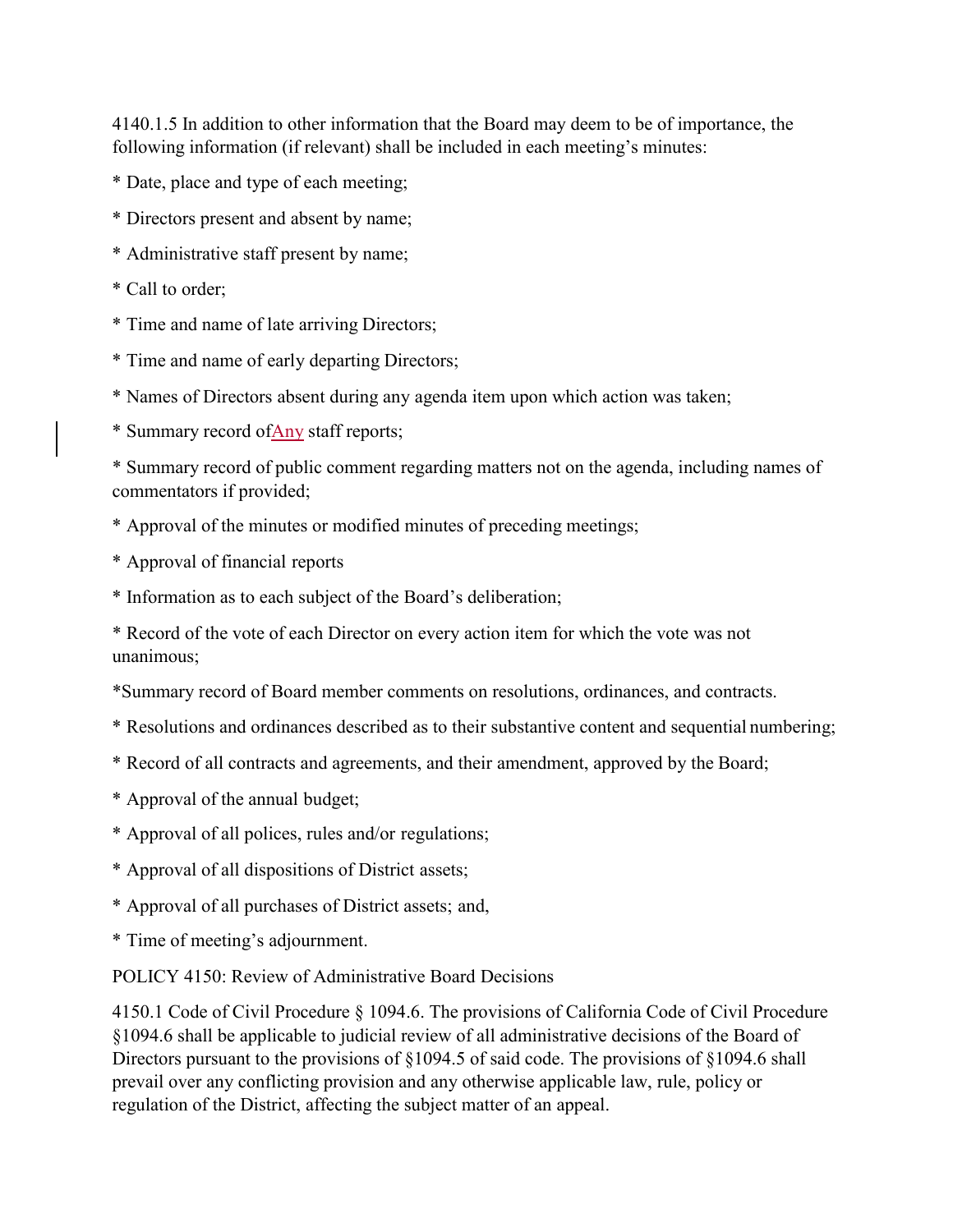4150.1.1 In accordance with §1094.6, the time to seek judicial relief shall be 90 days following the date in which the Board's decision becomes final.

4150.1.2 No person aggrieved by a Board decision shall be allowed to seek judicial relief unless they shall have first raised that issue before the Board and provided the Board with an opportunity to address the issue.

4150.1.3 No person aggrieved by a Board decision shall be allowed to seek judicial relief unless they shall have first exhausted all available administrative remedies made available by the District.

4150.2 Applicability. This policy affects those administrative decisions rendered by the Board of Directors following a proceeding at which notice and an opportunity to be heard has been provided.

4150.3 Purpose. The purpose of this policy is to ensure efficient administration of the District, and the expeditious review of decisions rendered by the Board of Directors.

4150.4 Claims. Nothing in this policy shall be deemed to waive the claims filing requirements of the District when damages are being sought.

POLICY 4160: Rules of Order for Conduct of Board and Committee Meetings

4160.1 General:

4160.1.1 The Board and Board Committees will consider action items by motion in accordance with this Policy, which the Board President and Committee Chair should apply with flexibility. In the event that a Board or committee member raises a point of order that is not addressed by that this Policy or elsewhere in this Manual, the Board President or Committee Chair should consult with the General Counsel and Rosenberg's Rules of Order for guidance, a copy of which is in Appendix ---.

4160.1.1.1 If a Director believes order is not being maintained or procedures are not adequate, then he/she should raise a point of order - not requiring a second - to the President. If the ruling of the President is not satisfactory to the Director, then it may be appealed to the Board. A majority of the Board will govern and determine the point of order.

4160.2 Obtaining the Floor:

4160.2.1 Any Director desiring to speak should address the President and, upon recognition by the President, may address the subject under discussion.

4160.3 Motions:

4160.3.1 Any Director, including the President, may make or second a motion. A motion shall be brought and considered as follows:

4160.3.1.1 A Director makes a motion; another Director seconds the motion; and the President states the motion.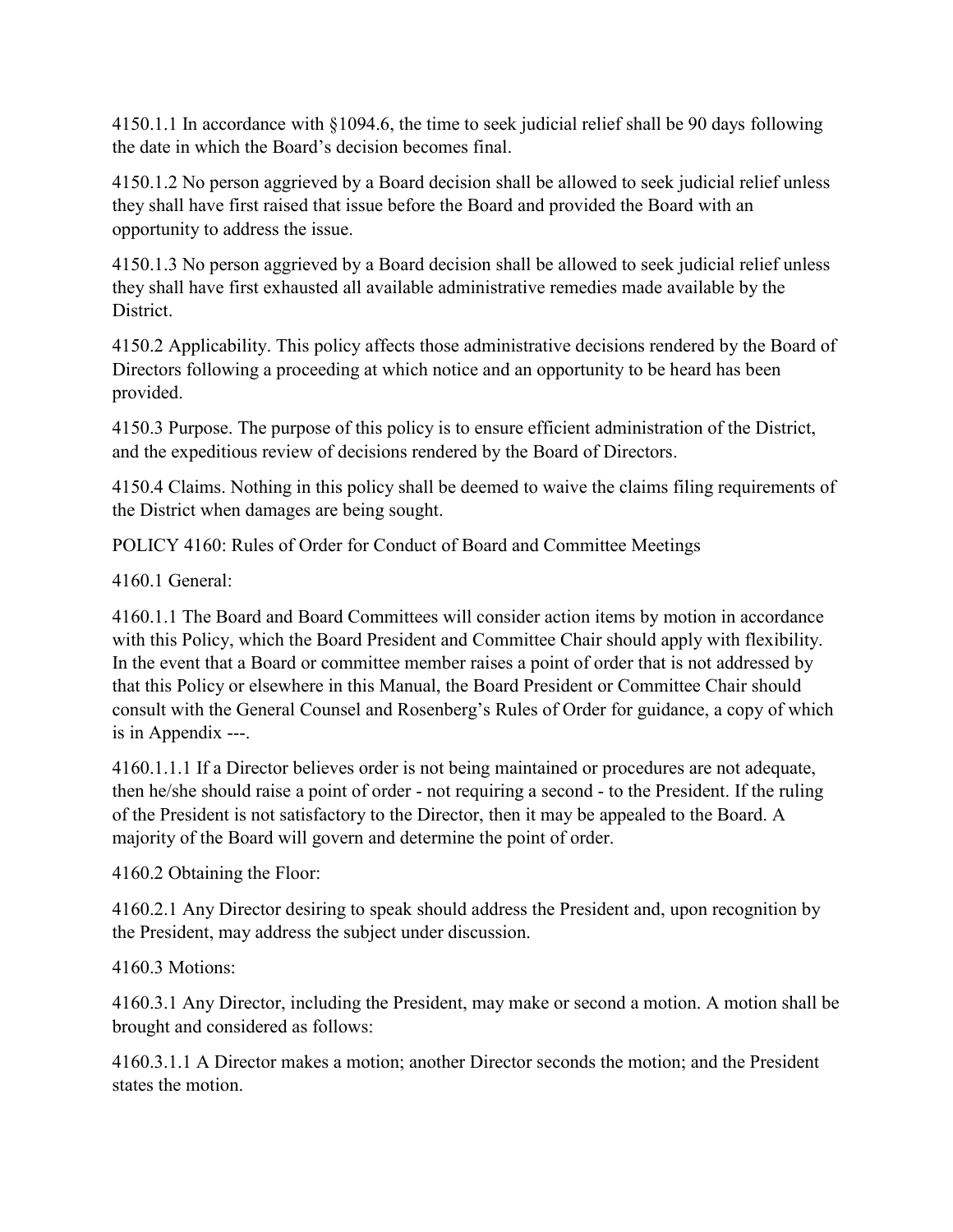4160.3.2 Once the motion has been stated by the President, it is open to discussion and debate. After the matter has been fully debated, and after the public in attendance has had an opportunity to comment, the President will call for the vote.

4160.3.2.1 If the public in attendance has had an opportunity to comment on the proposed action, any Director may move to immediately bring the question being debated to a vote, suspending any further debate. The motion must be made, seconded, and approved by a majority vote of the Board.

4160.4 Secondary Motions. Ordinarily, only one motion can be considered at a time and a motion must be disposed of before any other motions or business are considered. There are a few exceptions to this general rule, though, where a secondary motion concerning the main motion may be made and considered before voting on the main motion.

4160.4.1 Motion to Amend. A main motion may be amended before it is voted on, either by the consent of the Directors who moved and seconded, or by a new motion and second.

4160.4.2 Motion to Table. A main motion may be indefinitely tabled before it is voted on by motion made to table, which is then seconded and approved by a majority vote of the Board.

4160.4.3 Motion to Postpone. A main motion may be postponed to a certain time by a motion to postpone, which is then seconded and approved by a majority vote of the Board.

4160.4.4 Motion to Refer to Committee. A main motion may be referred to a Board committee for further study and recommendation by a motion to refer to committee, which is then seconded and approved by a majority vote of the Board.

4160.4.5 Motion to Close Debate and Vote Immediately. As provided above, any Director may move to close debate and immediately vote on a main motion.

4160.4.6 Motion to Adjourn. A meeting may be adjourned by motion made, seconded, and approved by a majority vote of the Board before voting on a main motion.

4160.5 Decorum:

4160.5.1 The President shall take whatever actions are necessary and appropriate to preserve order and decorum during Board meetings, including public hearings.

4160.5.2 The President may also declare a short recess during any meeting.

4160.6 Time Limit for Board Meetings:

4160.6.1 All meetings of the Board of Directors must be adjourned by 10:00 pm. Meetings can be extended by a four-fifths vote of the Board, or if less than four-fifths of the Directors is present, a unanimous vote of those Directors that are present.

4160.6.2 If the meeting is still in session at 9:45 pm, the Board President (or whoever is chairing the meeting) shall stop the progress of the meeting and suggest which of the remaining items on the agenda will be addressed in the remaining fifteen minutes of said meeting. As an alternative,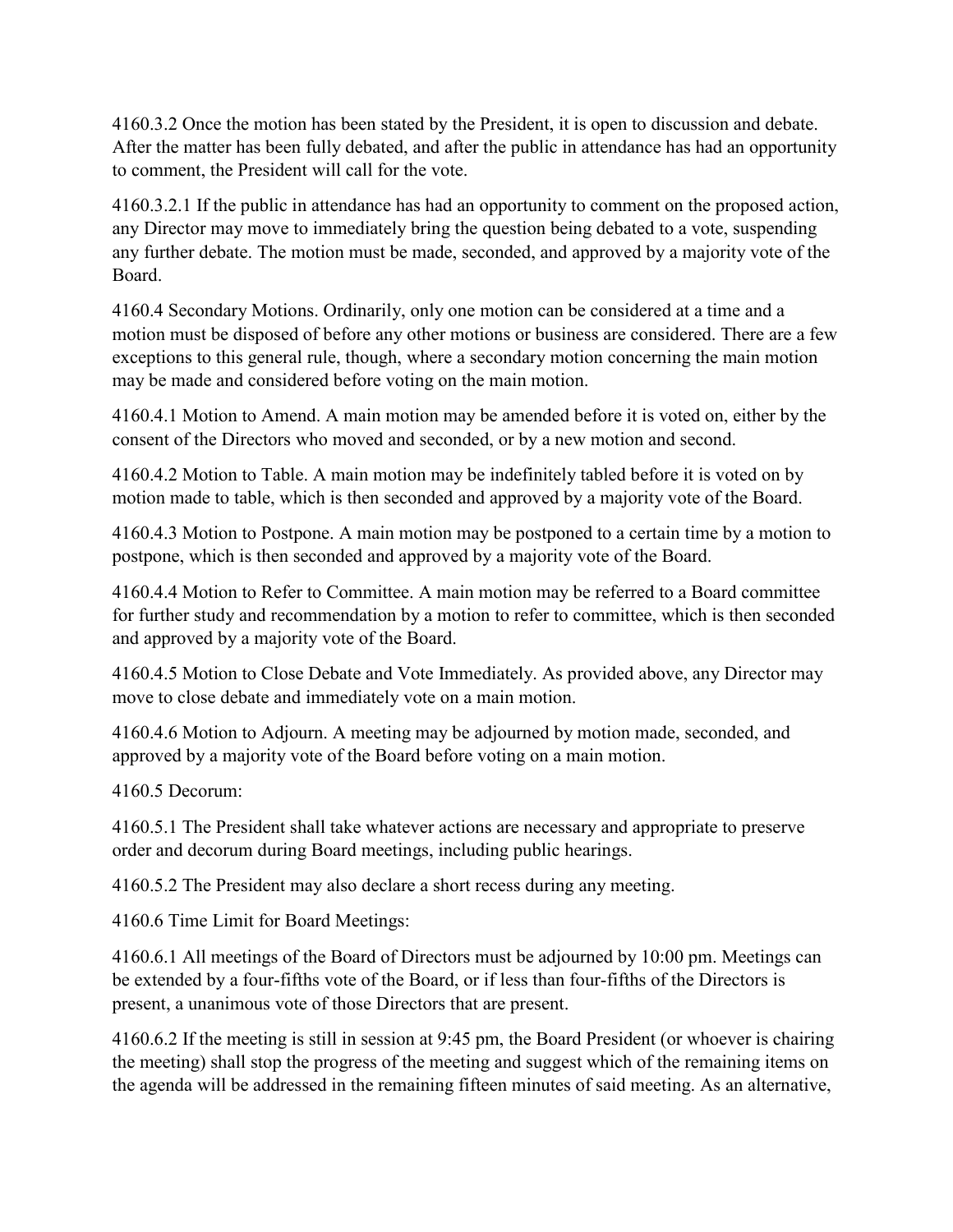the Board President will entertain a motion to consider whether to extend the meeting as described in Policy 4160.6.1.

4160.6 Amendment of Rules of Order:

4160.6.1 By motion made, seconded and approved by a majority vote, the Board may, at its discretion and at any meeting: a) temporarily suspend these rules in whole or in part; b) amend these rules in whole or in part; or, c) both.

POLICY 4170: Types of Board Meetings

4170.1 Regular meetings. The purpose of meetings is to conduct the business of the District requiring action by the Board of Directors. Regular meetings of the Board of Directors shall be held on the second and fourth Thursday of each calendar month (except November and December meetings occur only on the second Thursday) at 7:30 PM in the Community Center, 59 Arlington Avenue in Kensington, CA or if the Community Center is unavailable, at a temporary location within Kensington, if possible. The date, time and place of regular Board meetings may be reconsidered as the Board may determine due to a change in District needs and circumstances.

4170.1.1 The Board may choose to reschedule meetings at any time, for any time and location, with a majority vote to accommodate special circumstances that may arise between regular meetings. Any meeting can be cancelled by the General Manager in consultation with the Board President. For example, if no action, no motion, or no direction is required of the Board, there would not be a need to hold a meeting and the meeting can be cancelled. There shall be at least twelve (12) meetings per year.

4170.1.2 The General Manager may also reschedule meetings after consulting with the Board President, or if unavailable, the Vice-President to accommodate special circumstances that may arise between regular meetings.

4170.2 Special meetings (non-emergency). Special meetings of the Board of Directors may be called by the Board President or by a majority of the Board.

4170.2.1 All Directors shall be notified of the special Board meeting and the purpose or purposes for which it is called. Notice of the meeting shall be in writing, received by them at least 24 hours prior to the meeting.

4170.2.2 An agenda shall be prepared and posted at least 24 hours before the meeting, as specified in Policies  $4110$  and  $4130$  and shall be delivered with the notice of the special meeting to the Board of Directors.

4170.2.3 Notice of the meeting shall be provided to any local newspaper or any other media outlet that has requested to receive notices of meetings (consistent with the Brown Act) by serving a copy of the agenda at least 24 hours before the meeting.

4170.2.4 Only those items of business listed in the call for the special meeting shall be considered by the Board at any special meeting.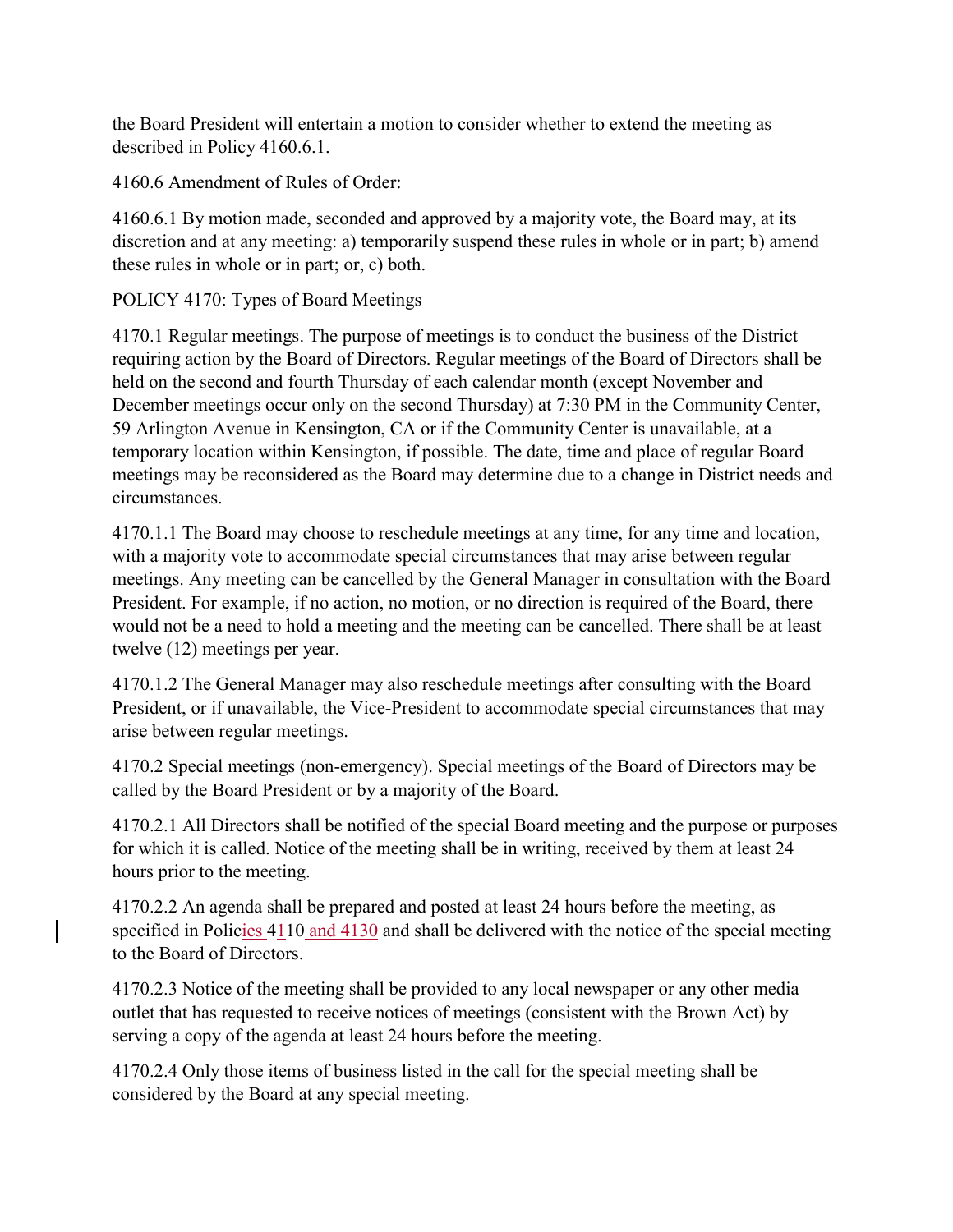4170.3 Emergency Meetings. In the event of an emergency situation involving matters upon which prompt action is necessary due to the disruption or threatened disruption of public facilities, the Board of Directors may hold an emergency special meeting without complying with the 24-hour notice requirement. An emergency situation means a crippling disaster that severely impairs public health, safety, or both, as determined by the General Manager after consulting with the Board President, or in their absence, the Vice-President.

4170.3.1 When possible, notice shall be provided to the local newspaper, any other media outlet by telephone at least one hour before the meeting.

4170.3.2 Actions taken during an emergency meeting shall be by roll call vote.

4170.3.3 The Board may meet in closed session if agreed to by 2/3 vote of the members present, or if less than 2/3 present, by unanimous vote.

4170.3.4 Following an emergency meeting, the minutes of the meeting, a list of persons notified or attempted to be notified of the meeting, and actions taken must be posted for ten (10) days in the District office.

4170.3.5 Workshops. The Board President may schedule a workshop to discuss the status of projects and any items of general information. If no actions or direction is given by the Board of Directors at the workshop no minutes will be prepared. Minutes must be taken at any workshop where priorities are discussed, where votes are taken, or where direction is given to staff.

4170.4 Adjourned Meetings. A majority vote of the quorum of the Board of Directors may adjourn any Board meeting at any place in the agenda to a time and place specified in the order of adjournment, except that if no quorum is present or no Directors are present at any regular or adjourned regular meeting, the Board president or General Manager may declare the meeting adjourned to a stated time and place. Notice of the adjourned meeting shall be posted on or near the door of the meeting within 24 hours after the adjournment and the adjourned meeting shall be noticed in the same manner as a special meeting.

4170.5 Annual Workshop. The Board of Directors shall hold an annual organizational and goal setting workshop.

4170.6 Annual Elections. The Board will elect a President and Vice President among its members at the regular December meeting or the first meeting following certification of an election. The President and Vice President serve during the coming calendar year from January  $1<sup>st</sup>$  to December  $31<sup>st</sup>$ .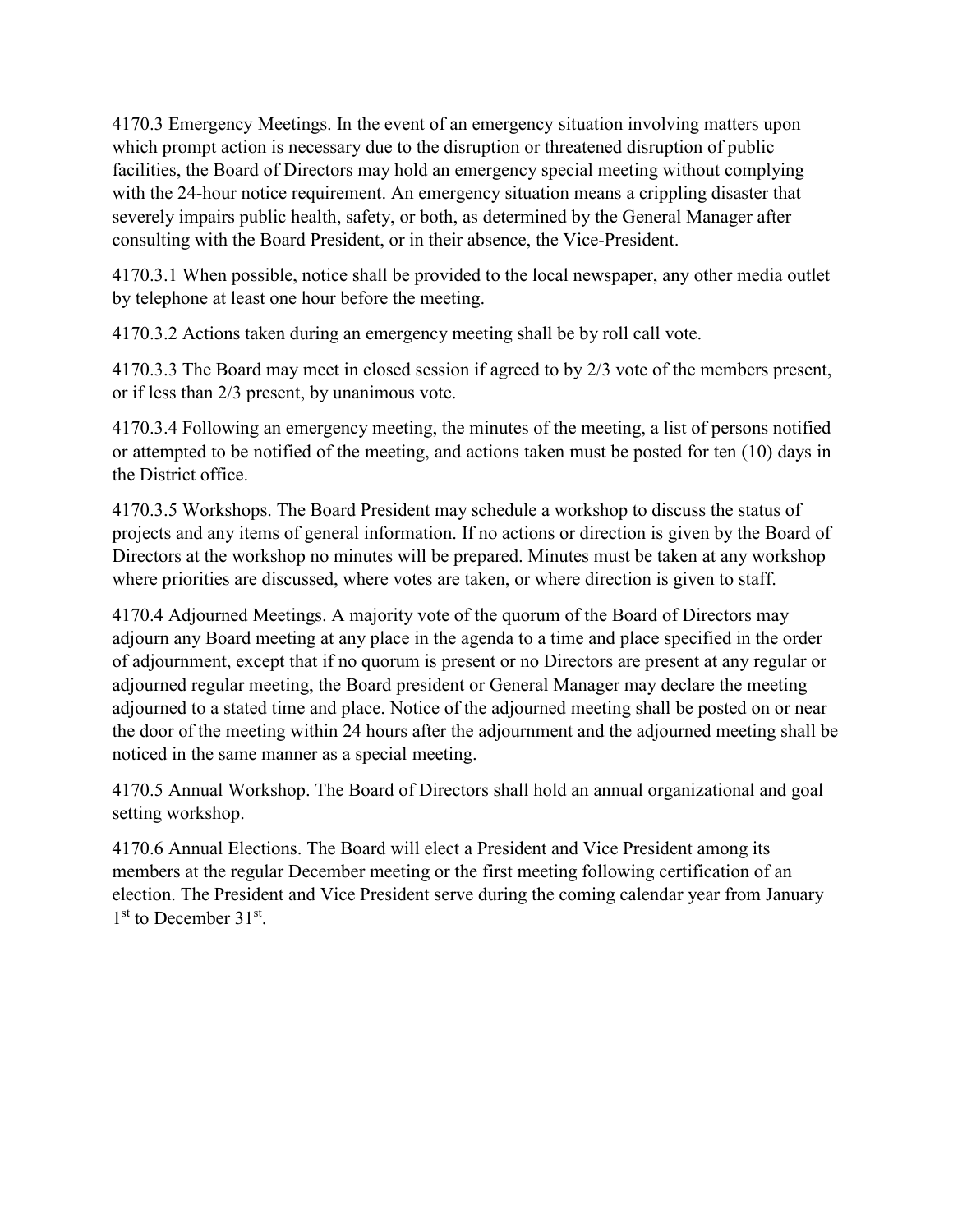# **POLICY 1055: Records Management**

To be useful, District records must be available at the right time, in the right place and to the right person or persons. This means that the records must be well organized and accessible. All records shall be maintained in accordance with federal, state and local laws, contract requirements and commonsense business practices.

**1055.1** This policy has the following goals:

- Provide certainty that no record is destroyed prematurely, and that valuable and legally required records are retained in compliance with legal retention requirements and with standard organizational practices for the retention and destruction of records
- Enable authorized employees to destroy with confidence records no longer of value
- Provide faster and more efficient retrieval of files as a result of the elimination of obsolete records and better organization of retained records
- Improve productivity through faster access to information

**1055.2** Vital and important records, regardless of recording media, are those having on-going legal, financial, operational, or historical value to the District. As provided by state law, the District shall retain and not destroy records of the following unless otherwise specifically allowed by this Policy:

- Formation, change of organization, or reorganization of the district.
- A District ordinance adopted by the district. However, if the District Board has repealed an ordinance or the ordinance is otherwise invalid or unenforceable, it may be destroyed or disposed of pursuant to this section five years after it was repealed or became invalid or unenforceable.
- Minutes of any the District Board meeting. Any pending claim or litigation or any settlement or other disposition of any claim or litigation within the past two years.
- Documents responsive to any pending request made pursuant to the California Public Records Act (Chapter 3.5 of the California Government Code (commencing with [Section](https://1.next.westlaw.com/Link/Document/FullText?findType=L&pubNum=1000211&cite=CAGTS6250&originatingDoc=N7F5DEFE0068511D9A67784DC81DD5F6C&refType=LQ&originationContext=document&transitionType=DocumentItem&contextData=(sc.Category))  [6250\)](https://1.next.westlaw.com/Link/Document/FullText?findType=L&pubNum=1000211&cite=CAGTS6250&originatingDoc=N7F5DEFE0068511D9A67784DC81DD5F6C&refType=LQ&originationContext=document&transitionType=DocumentItem&contextData=(sc.Category)) of Division 7 of Title 1), whether or not the District maintains that the record is exempt from disclosure, until the request has been granted or two years have elapsed since the district provided written notice to the requester that the request has been denied.
- Any pending construction that the District has not accepted or as to which a stop notice claim legally may be presented.
- Any non-discharged debt of the District.
- Title to real property in which the District has an interest.
- Any non-discharged contract to which the District is a party.
- Has not fulfilled the administrative, fiscal, or legal purpose for which it was created or received.
- Is an unaccepted bid or proposal, which is less than two years old, for the construction or installation of any building, structure, or other public work.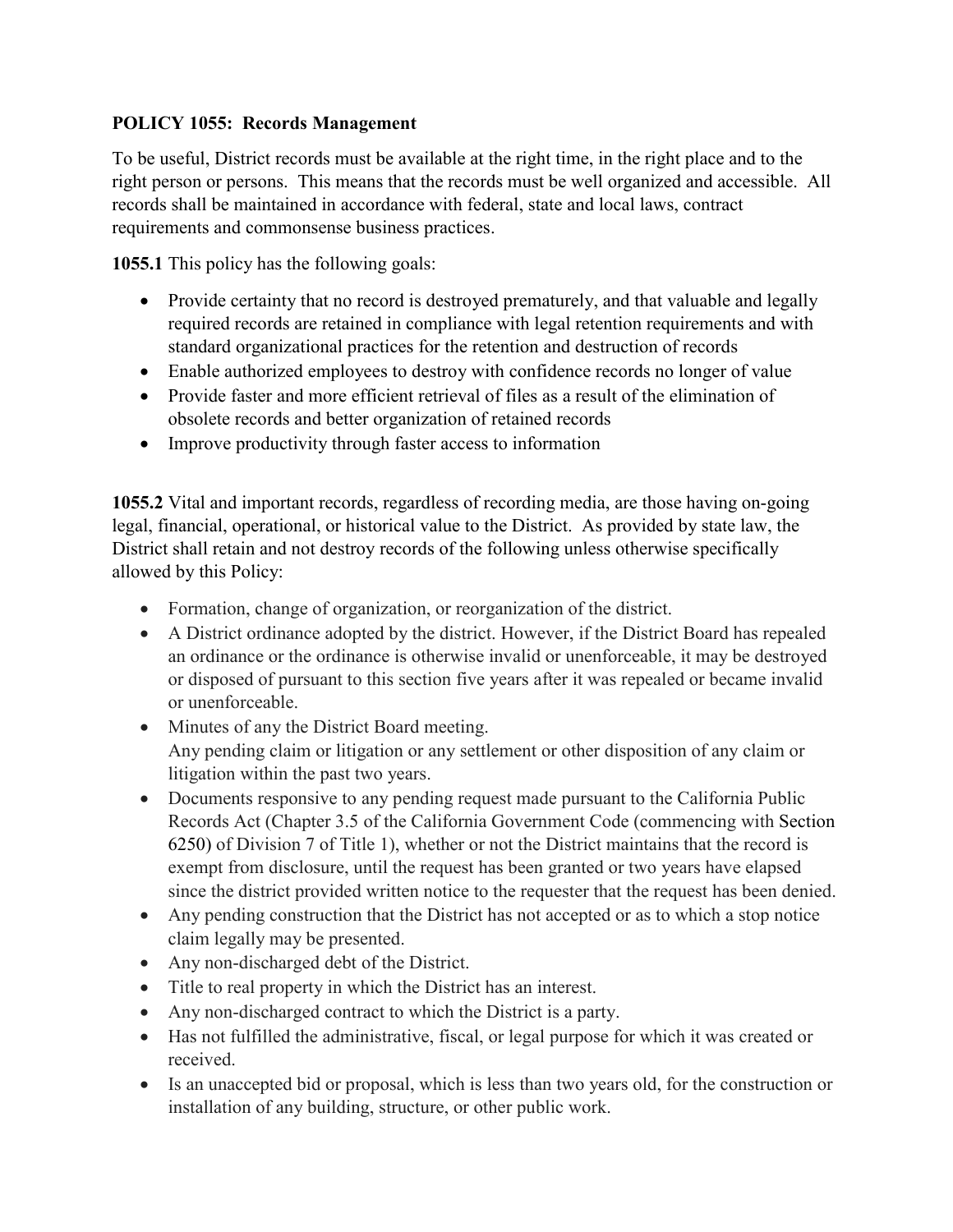• Specifies the amount of compensation paid to district employees or officers or to independent contractors providing personal or professional services to the District, or relates to expense reimbursement to district officers or employees or to the use of district paid credit cards or any travel compensation mechanism. However, a record described in this paragraph may be destroyed or disposed of pursuant to this section seven years after the date of payment.

Appendix A provides a definition of terms and Appendix B sets forth a Records Retention Schedule.

**1055.3** The General Manager is authorized by the Board of Directors to interpret and implement this policy, and to cause to be destroyed any or all such records, papers and documents that meet the qualifications governing the retention and disposal of records, specified below, after consultation with the General Counsel. The General Manager is also responsible for ensuring all records are safely maintained, accessible and adequately controlled by District staff.

**1055.3.1** District records should be maintained at the District offices or such other premises as may be controlled by the District or a records storage facility under contract to the District. The District shall maintain indices of any records located off-site to enable their easy retrieval.

**1055.4** Pursuant to the provisions of Government Code §§ 60200 through 60203, and the guidelines prepared by the State Controller's office and the Controller's Advisory Committee for Special Districts, the following qualifications will govern the retention and disposal of records of the District.

**1055.4.1** Duplicate records, papers and documents may be destroyed at any time without Board authorization, advice of the General Counsel, or copying to photographic or electronic media.

**1055.4.2** Originals of records, papers and documents more than two years old that were prepared or received in any manner other than pursuant to State or Federal statute may be destroyed without the necessity of copying to photographic or electronic media except for permanent records of the District as defined in this Policy.

**1055.4.3** In no instances are records, papers or documents to be destroyed where there is a continuing need for such records for such matters as pending litigation, special projects, etc.

**1055.4.4** Records, papers or documents which are not expressly required by State law to be filed and preserved, including records listed in Section 1055.2 of this Policy, may be destroyed if all of the following conditions are met:

**1055.4.4.1** The record, paper or document is preserved by photograph, microphotograph, electronically recorded video image on magnetic surfaces, recording in the electronic data processing system, recording on optical disk, reproduction on film or any other medium that is a trusted system and that does not permit additions, deletions, or changes to the original document in compliance with [Section 12168.7](https://1.next.westlaw.com/Link/Document/FullText?findType=L&pubNum=1000211&cite=CAGTS12168.7&originatingDoc=N858F5340068511D9A67784DC81DD5F6C&refType=LQ&originationContext=document&transitionType=DocumentItem&contextData=(sc.Category)) of the California Government Code for recording of permanent records or non-records.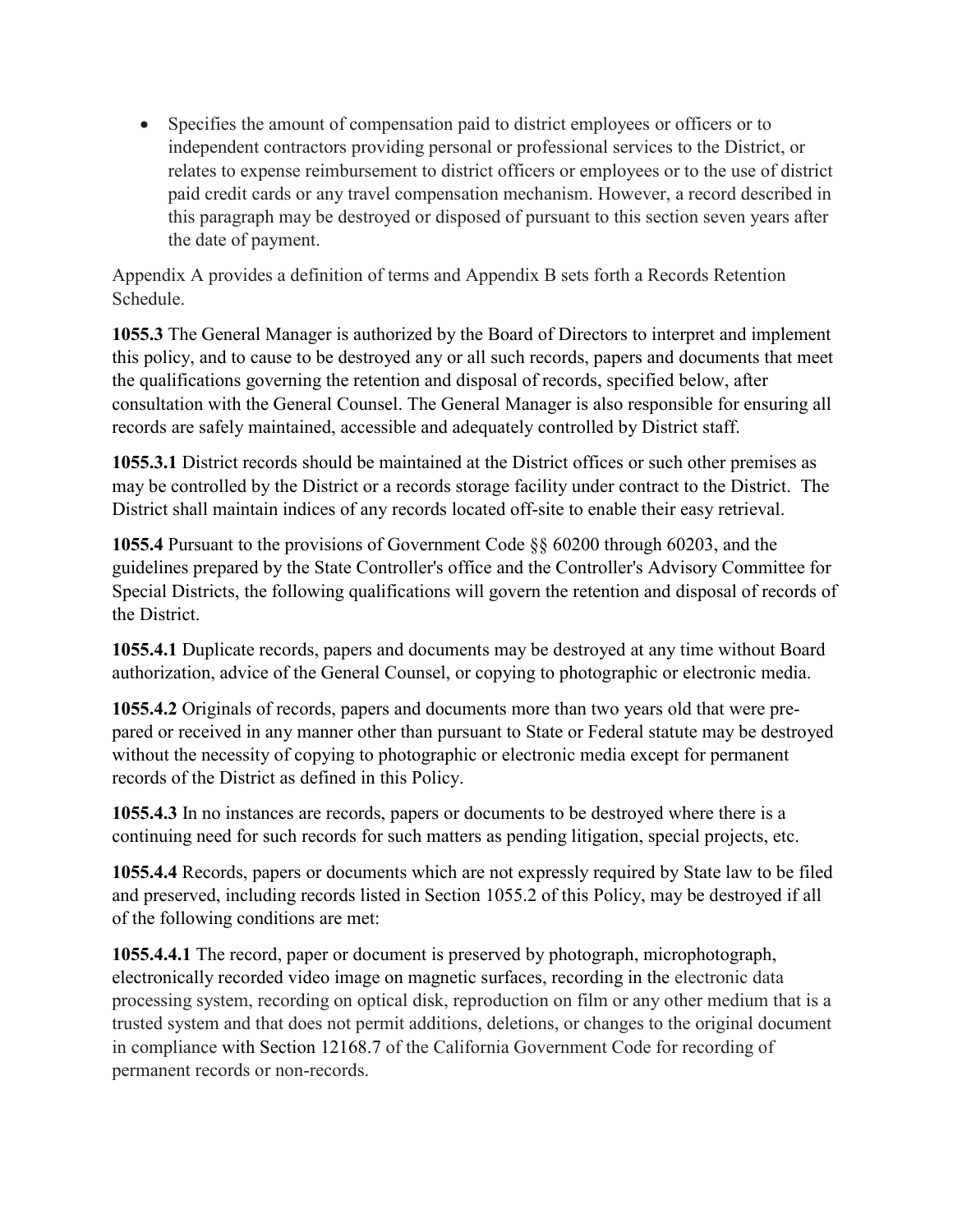**1055.4.4.2** The device used to reproduce such record, paper or document on film, or retrieves and prints the document from the electronic media, is one which accurately reproduces the original thereof in all details; that does not permit additions, deletions, or changes to the original document images; and satisfies the requirements of Section 12168.7 of the California Government Code.

**1055.4.4.3** The photographs, micro-photographs, or other reproductions on film are placed in conveniently accessible files and provisions are made for preserving, examining, and using the same, together with documents stored via electronic media.

**1055.4.5** Any accounting record except the journals and ledgers which are more than five years old and which were prepared or received in any manner other than pursuant to State statute may be authorized for destruction, provided that:

**1055.4.5.1** There is no continuing need for said record, i.e., long-term transactions, special projects, pending litigations, etc., and;

**1055.4.5.2** There exists in a permanent file, an audit report or reports covering the inclusive period of said record, and that;

**1055.4.5.3** Said audit report or reports were prepared pursuant to procedures outlined in Government Code section 26909 and other State or Federal audit requirements, and that;

**1055.4.5.4** Said audit or audits contain the expression of an unqualified opinion.

**1055.4.6** Any accounting record created for a specific event or action may be destroyed upon authorization five years after said event has in all respects terminated. Any source document detailed in a register, journal, ledger or statement may be authorized for destruction five years from the end of the fiscal period to which it applies. The following may be destroyed at any time without Board authorization or consultation with the General Counsel:

**1055.4.6.1** Duplicated (original-subject to the aforementioned requirements).

**1055.4.6.2** Rough drafts, notes or working papers (except audit).

**1055.4.6.3** Cards, listings, nonpermanent indices, other papers used for controlling work or transitory files.

**1055.4.7** All payroll and personnel records shall be retained indefinitely. Originals may upon authorization be destroyed after seven years' retention, provided said records have been microfilmed and qualify for destruction section under 1055.4.4, above. Payroll and personnel records include the following:

**1055.4.7.1** Accident reports, injury claims and settlements.

**1055.4.7.2** Medical histories.

**1055.4.7.3** Injury frequency charts.

**1055.4.7.4** Applications, changes and terminations of employees.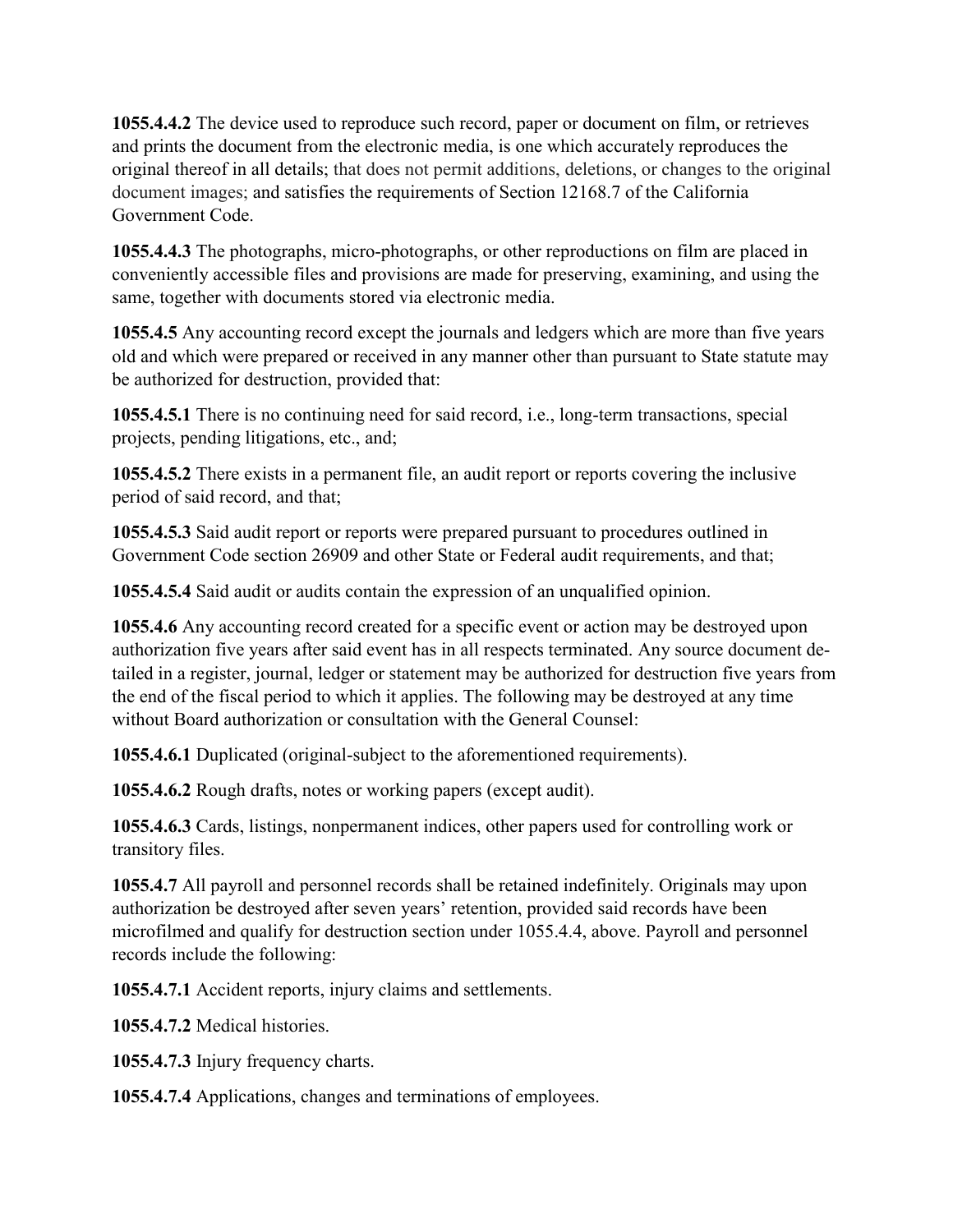**1055.4.7.5** Insurance records of employees.

**1055.4.7.6** Time cards.

**1055.4.7.7** Classification specifications (job descriptions).

**1055.4.7.8** Performance evaluation forms.

**1055.4.7.9** Earning records and summaries.

**1055.4.7.10** Retirements.

**1055.4.8** Records of proceedings for the authorization of long-term debt, bonds, warrants, loans, etc., after issuance or execution may be destroyed if microfilmed as provided for in section 3090.4.4. Terms and conditions of bonds warrants, and other long-term agreements should be retained until final payment, and thereafter may be destroyed in less than 10 years if microfilmed as provided for in Policy 1055.4.4, above. Paid bonds, warrant certificates and interest coupons may be destroyed after six months if detailed payment records are kept for 10 years.

**1055.5** Minutes of the meetings of the Board of Directors are usually retained indefinitely in their original form. However, they may, upon the General Manager's authorization, be destroyed if they are micro-filmed as provided in Policy 1055.4.4, above. Recording tapes (or other media) of Board meetings will be kept for a period of five years from the date of the recorded meeting, after which they will be destroyed.

**1055.5.1** Construction records, such as bids, correspondence, change orders, etc., shall not be kept in excess of seven years unless they pertain to a project which includes a guarantee or grant, and, in that event, they shall be kept for the life of the guarantee or grant plus seven years. Asbuilt plans for any public facility or works shall be retained as long as said facility is in existence.

**1055.5.2** Contracts should be retained for its life plus seven years. Any unaccepted bid or proposal for the construction or installation of any building, structure or other public work that is more than two years old may be destroyed.

**1055.5.3** Property records, such as documents of title, shall be kept until the property is transferred or otherwise no longer owned by the District.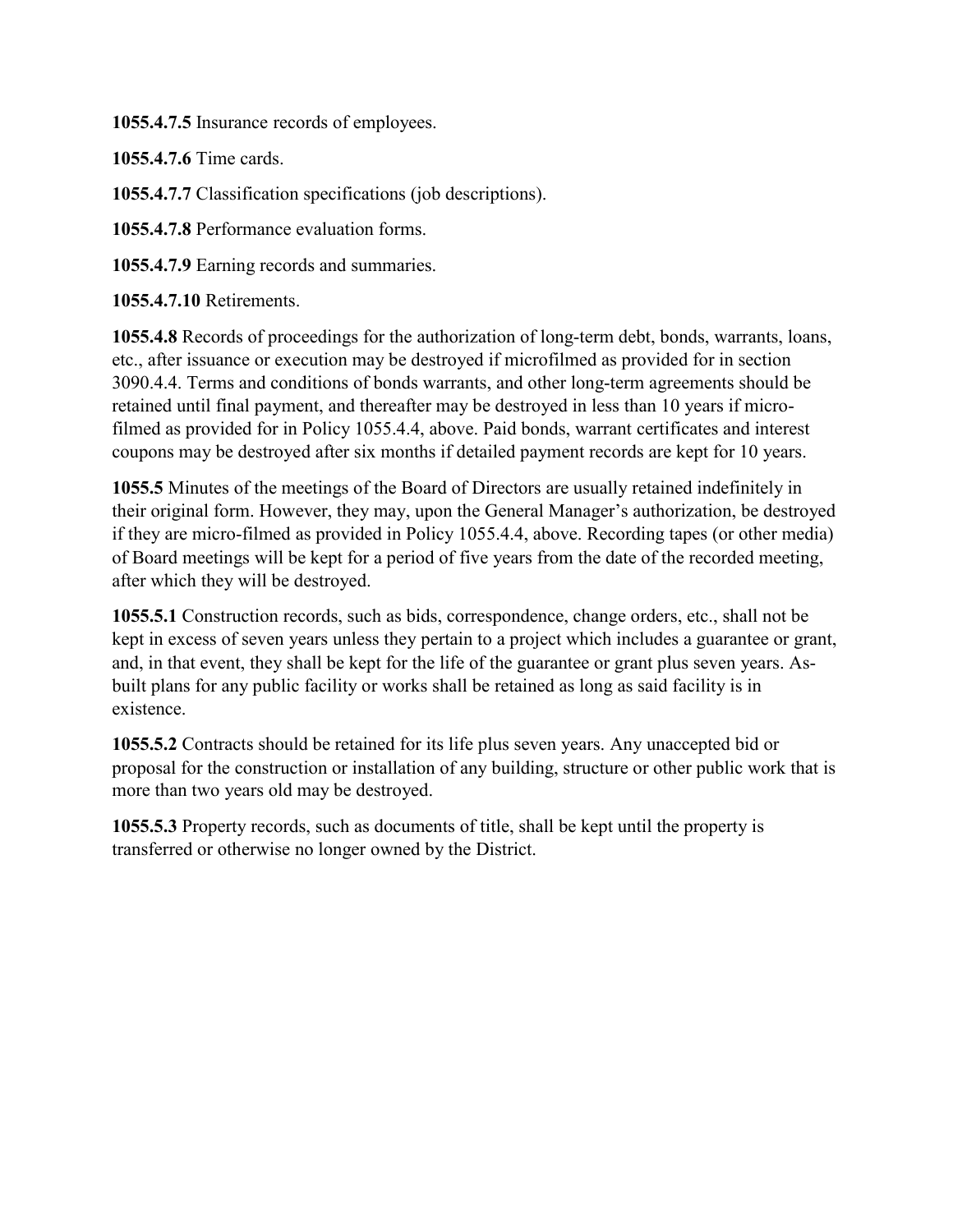## Appendix A

Definitions for Records Retention and Disposal Policy

- AUTHORIZATION. Approval from the General Manager, as authorized by the District's Board of Directors.
- ACCOUNTING RECORDS. Include but are not limited to the following:
	- a. SOURCE DOCUMENTS
		- (1) Invoices
		- (2) Warrants
		- (3) Requisitions/Purchase Orders (attached to invoices)
		- (4) Cash Receipts
		- (5) Claims (attached to warrants in place of invoices)
		- (6) Bank Statements
		- (7) Bank Deposits
		- (8) Checks
		- (9) Bills
		- (10) Various accounting authorizations taken from Board minutes, resolutions or con-tracts
	- b. JOURNALS
		- (1) Cash Receipts
		- (2) Accounts Receivable or Payable Register
		- (3) Check or Warrant (payables)
		- (4) General Journal
		- (5) Payroll Journal
	- c. LEDGERS
		- (1) Expenditure
		- (2) Revenue
		- (3) Accounts Payable or Receivable Ledger
		- (4) Construction
		- (5) General Ledger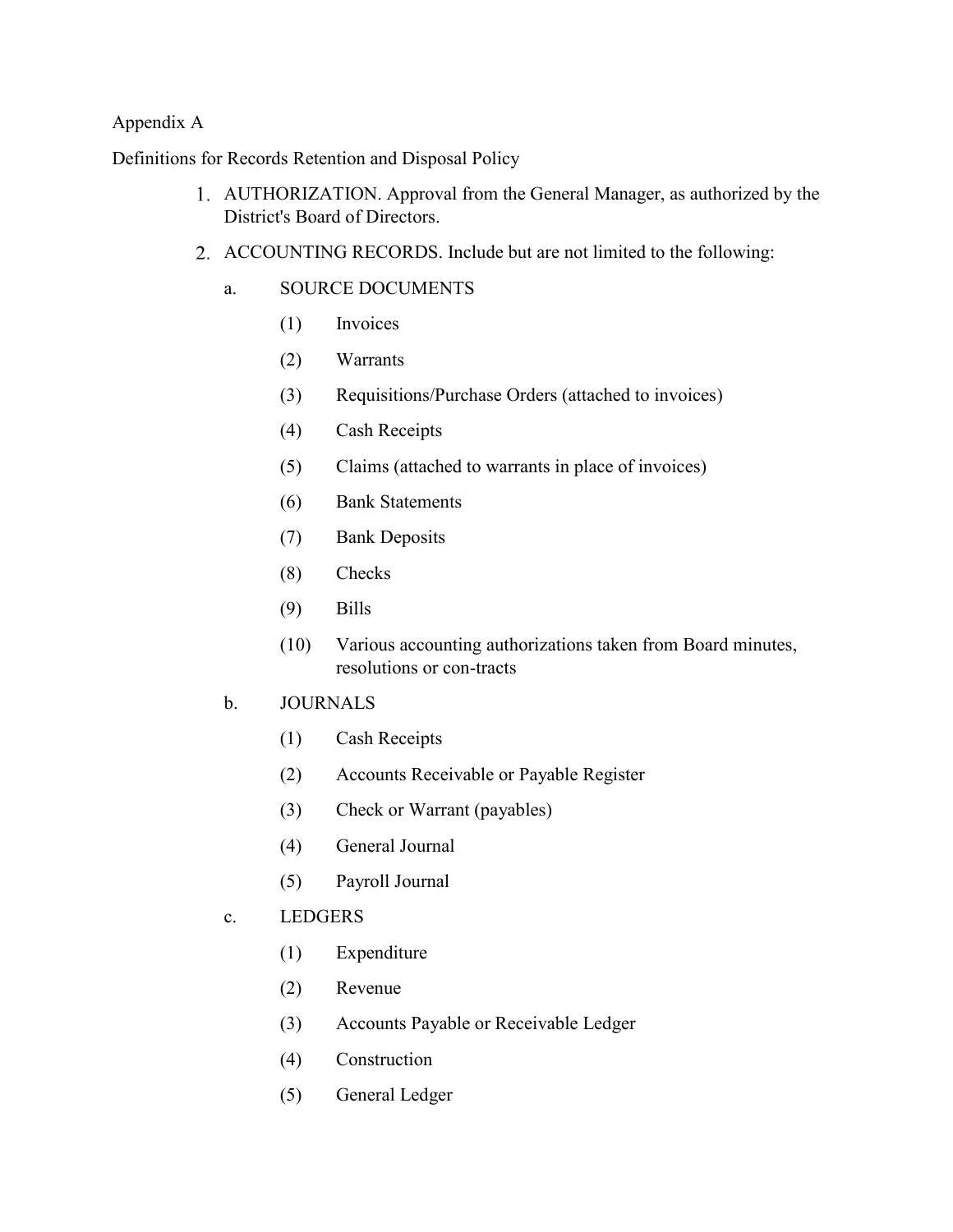(6) Assets/Depreciation

## d. TRIAL BALANCE

- e. STATEMENTS (Interim or Certified Individual or All Fund)
	- (1) Balance Sheet
	- (2) Analysis of Changes in Available Fund Balance
	- (3) Cash Receipts and Disbursements
	- (4) Inventory of Fixed Assets (Purchasing)
- f. JOURNAL ENTRIES
- g. PAYROLL and PERSONNEL RECORDS include but are not limited to the following:
	- (1) Accident reports, injury claims and settlements
	- (2) Applications, changes or terminations of employees
	- (3) Earnings records and summaries
	- (4) Fidelity Bonds
	- (5) Garnishments
	- (6) Insurance records of employees
	- (7) Job Descriptions
	- (8) Medical Histories
	- (9) Retirements
	- (10) Time Cards
- h. OTHER
	- (1) Inventory Records (Purchasing)
	- (2) Capital Asset Records (Purchasing)
	- (3) Depreciation Schedule
	- (4) Cost Accounting Records
- LIFE. The inclusive or operational or valid dates of a document.
- PERMANENT RECORD. Any record that the District is required to maintain permanently by state or federal law.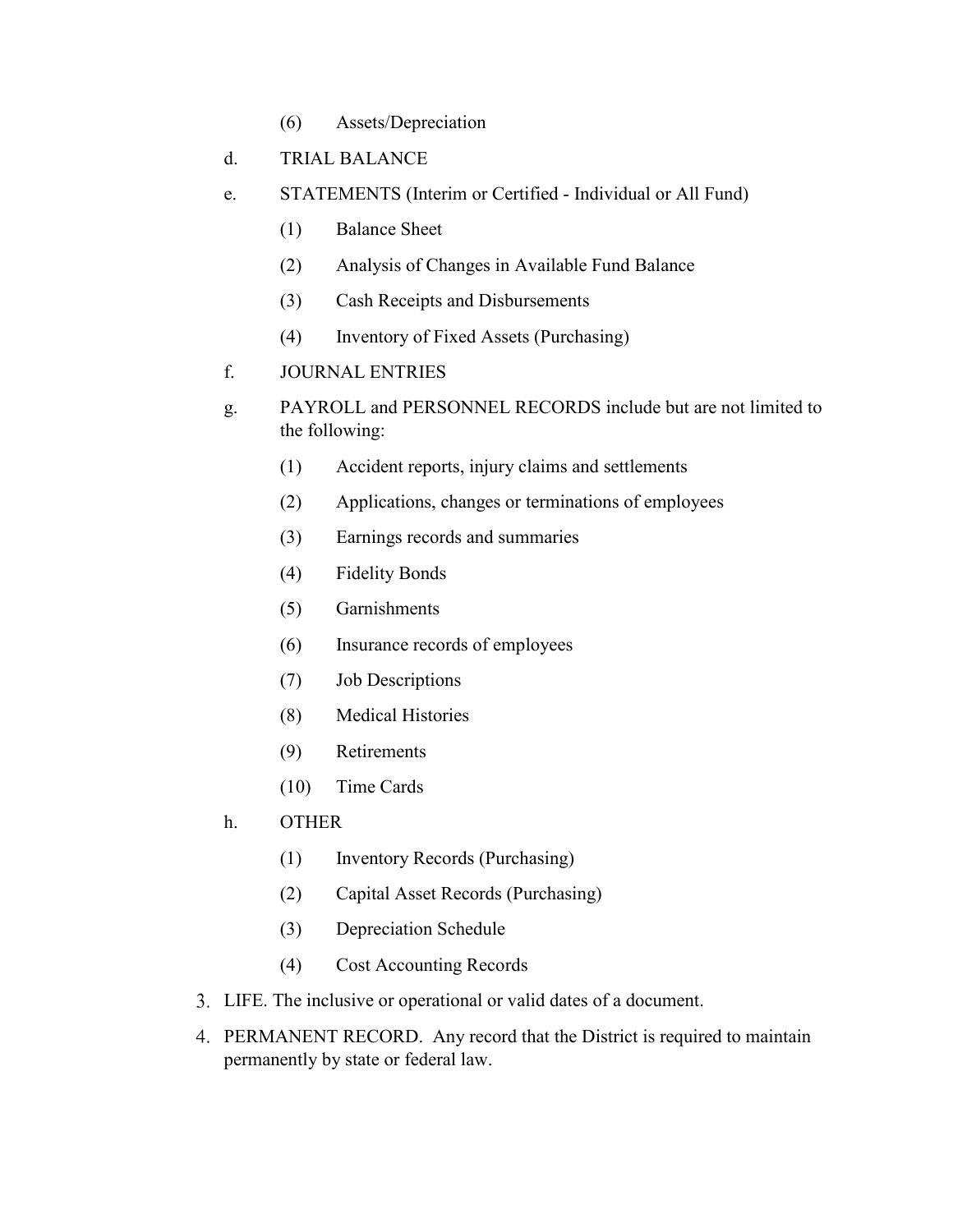- RECORD. Any paper, bound book or booklet, card, photograph, drawing, chart, blueprint, map, tape, microfilm, or other document, issued by or received in a department, and maintained and used as information in the conduct of its operations.
- RECORD COPY. The District copy of a document or file.
- RECORD SERIES. A group of records, generally filed together, and having the same reference and retention value.
- RECORDS CENTER. The site selected for storage of inactive records.
- RECORDS DISPOSAL. The planning for and/or the physical operation involved in the transfer of records to the Records Center, or the authorized destruction of records pursuant to the approved Records Retention Schedule.
- 10. RECORDS RETENTION SCHEDULE. The consolidated, approved schedule list of all District records which timetables the life and disposal of all records.
- 11. RETENTION CODE. Abbreviation of retention action that appears on the retention schedule.
- 12. VITAL RECORDS. Records which, because of the information they contain, are essential to one or all of the following:
	- a. The resumption and/or continuation of operations;
	- b. The recreation of legal and financial status of the District, in case of a disaster;
	- c. The fulfillment of obligations to bondholders, customers, and employees.

Vital records include but are not limited to the following [detail the records structure of the District, stating the retention time for each class of records. Those times can be drawn from the recommendations of the Secretary of State (http://archives.cdn.sos.ca.gov/local-gov-program/pdf/records-management-8.pdf) or developed with the advice of legal counsel, as there are many laws governing records retention]:

- (1) Agreements
- (2) Annexations and detachments
- (3) As-built drawings
- (4) Audits
- (5) Contract drawings
- (6) Customer statements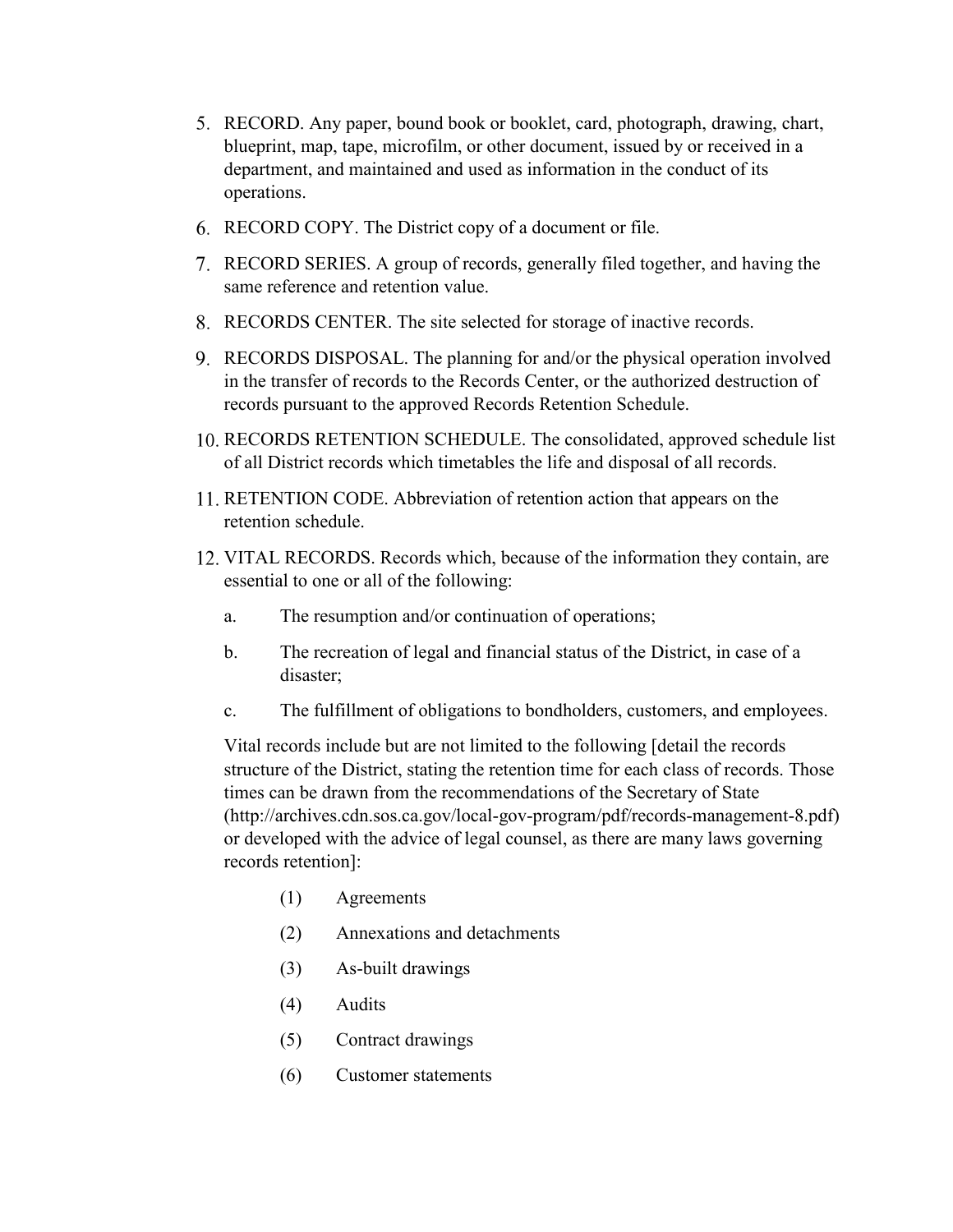- (7) Deeds
- (8) Depreciation schedule
- (9) Disposal of surplus & excess property
- (10) Disposal of scrap materials
- (11) District insurance records
- (12) District water rights
- (13) Employee accident reports, injury claims & settlements
- (14) Employee earning records
- (15) Employee fidelity bonds
- (16) Employee insurance records
- (17) Encroachment permits (by others)
- (18) Encroachment permits (by OWID)
- (19) Facility improvement plans
- (20) Improvement districts
- (21) Individual water rights
- (22) Individual claims/settlements
- (23) Inventory
- (24) Journal vouchers
- (25) Ledgers
- (26) Licenses & permits (to operate)
- (27) Loans & grants
- (28) Maps
- (29) Minutes of Board meetings
- (30) Payroll register
- (31) Policies, Rules & Regulations
- (32) Purchase orders & requisitions
- (33) Restricted materials permit
- (34) Rights of ways & easements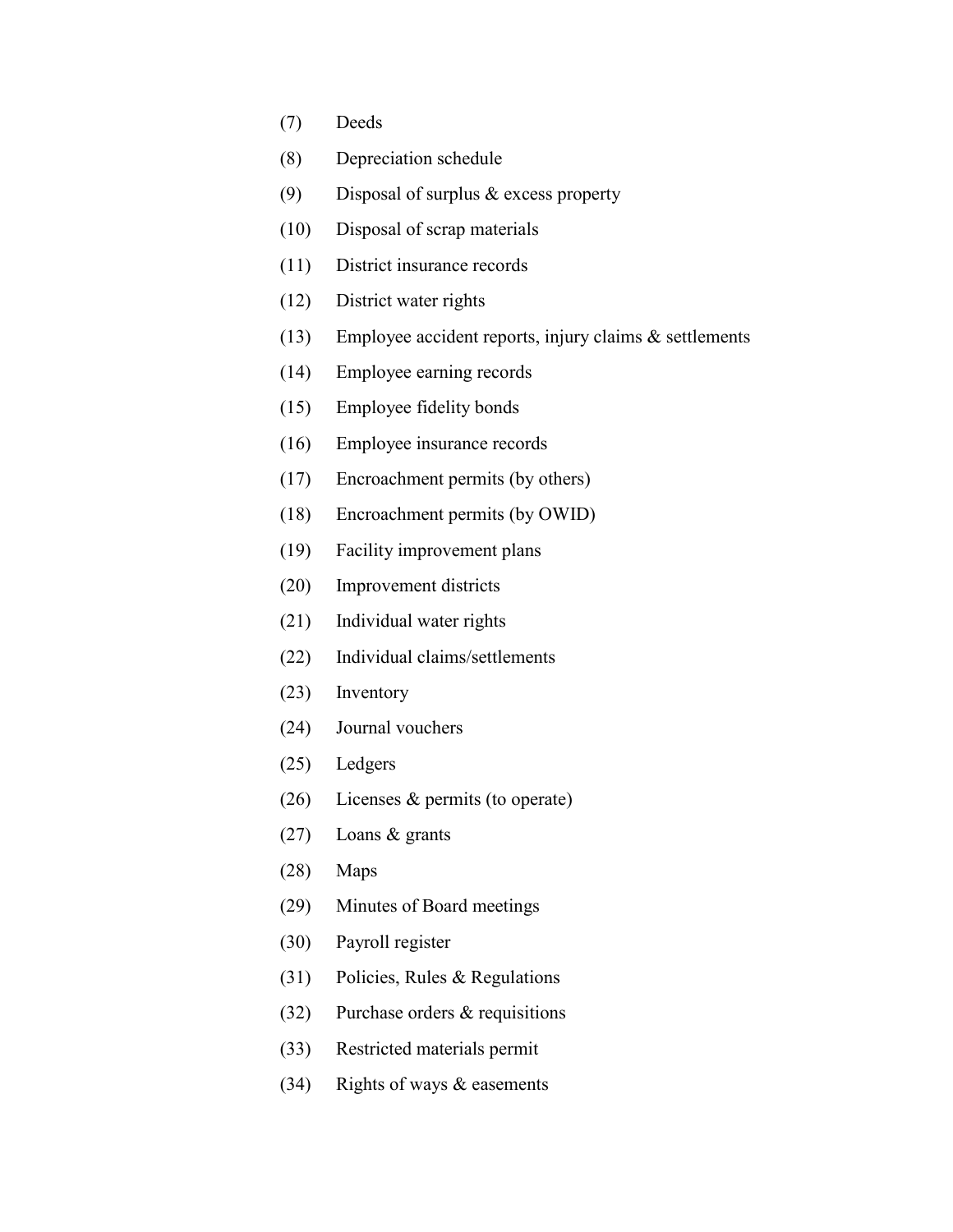- (35) Spray permits
- (36) Statements of Economic Interest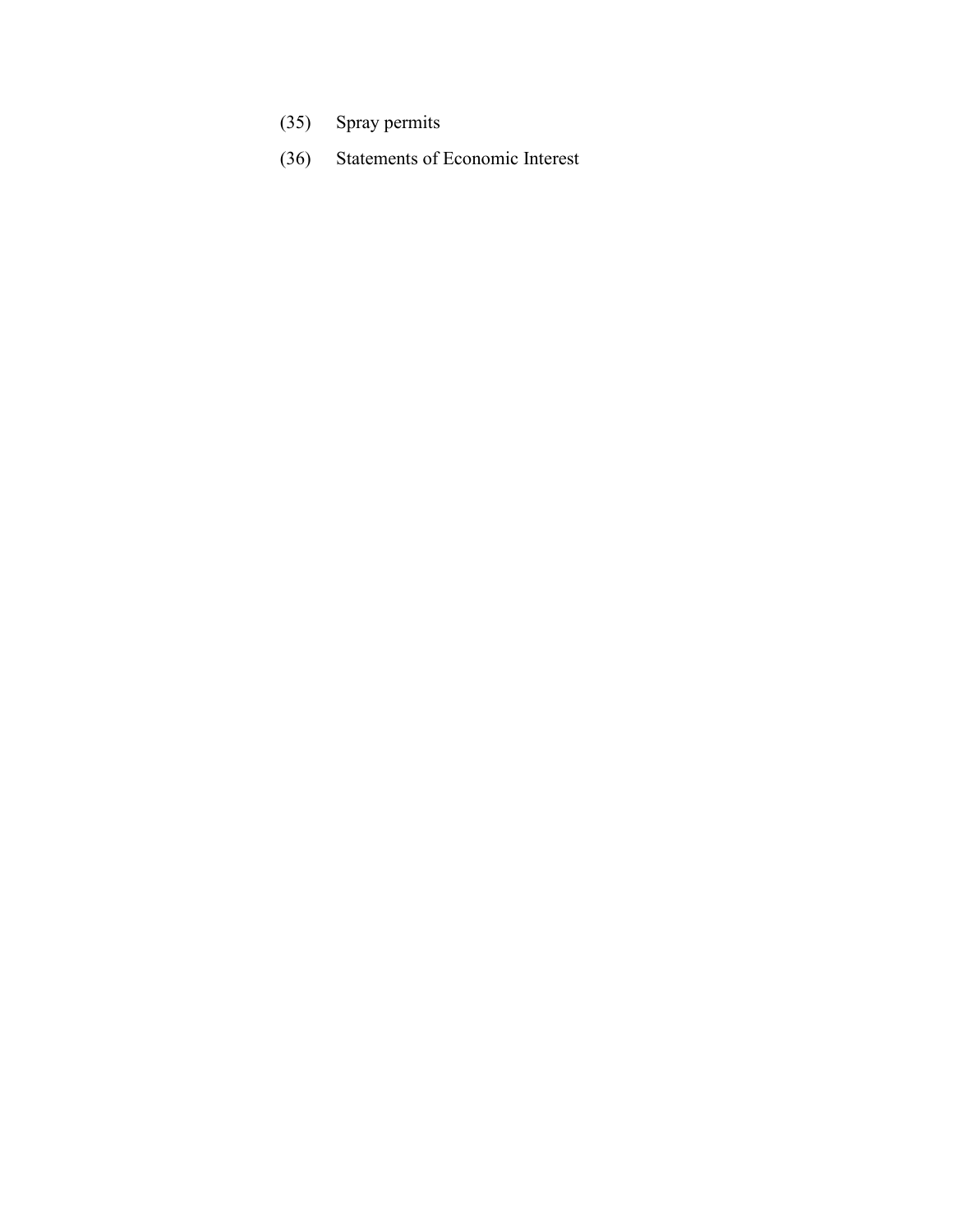# Appendix B

# Records Retention & Storage Summary

|                |                                                                                                                              |                |           | <b>Retention Periods</b> |                  |                      |
|----------------|------------------------------------------------------------------------------------------------------------------------------|----------------|-----------|--------------------------|------------------|----------------------|
| Group<br>No.   | Title or Description                                                                                                         | Original       | Duplicate | Office                   | Record<br>Center | Retain or<br>Destroy |
| $\mathbf{1}$   | Records affecting title to real<br>property or liens thereof.                                                                | X              |           | 2 yrs.                   | <b>OP</b>        | <b>ES</b>            |
| $\overline{2}$ | Records required to be kept<br>permanently by statute.                                                                       | $\mathbf X$    |           | 2 yrs.                   | <b>OP</b>        | ES                   |
| $\overline{3}$ | Minutes, ordinances &<br>resolutions of Board.                                                                               | $\overline{X}$ |           | 2 yrs.                   | <b>OP</b>        | ES                   |
| 4              | Documents with lasting<br>historical, administrative, legal,<br>fiscal, or research value.                                   | X              |           | 2 yrs.                   | <b>OP</b>        | ES                   |
| 5              | Correspondence, operational<br>reports and information upon<br>which District policy has been<br>established.                | X              |           | 2 yrs.                   | 10 yrs.          | 12 yrs.              |
| 6              | Duplicates of 5, above, when<br>retention is necessary for<br>reference.                                                     | X              |           | 2 yrs.                   |                  | 2 yrs.               |
| $\overline{7}$ | Records requiring retention for<br>more than five years, but no<br>more than 15 years by statute<br>or administrative value. | X              |           | 2 yrs.                   | 13 yrs.          | 15 yrs.              |
| 8              | Duplicates needed for<br>administrative purposes for<br>five to 15 years.                                                    |                | X         | 2 yrs.                   | 13 yrs.          | $15$ yrs.            |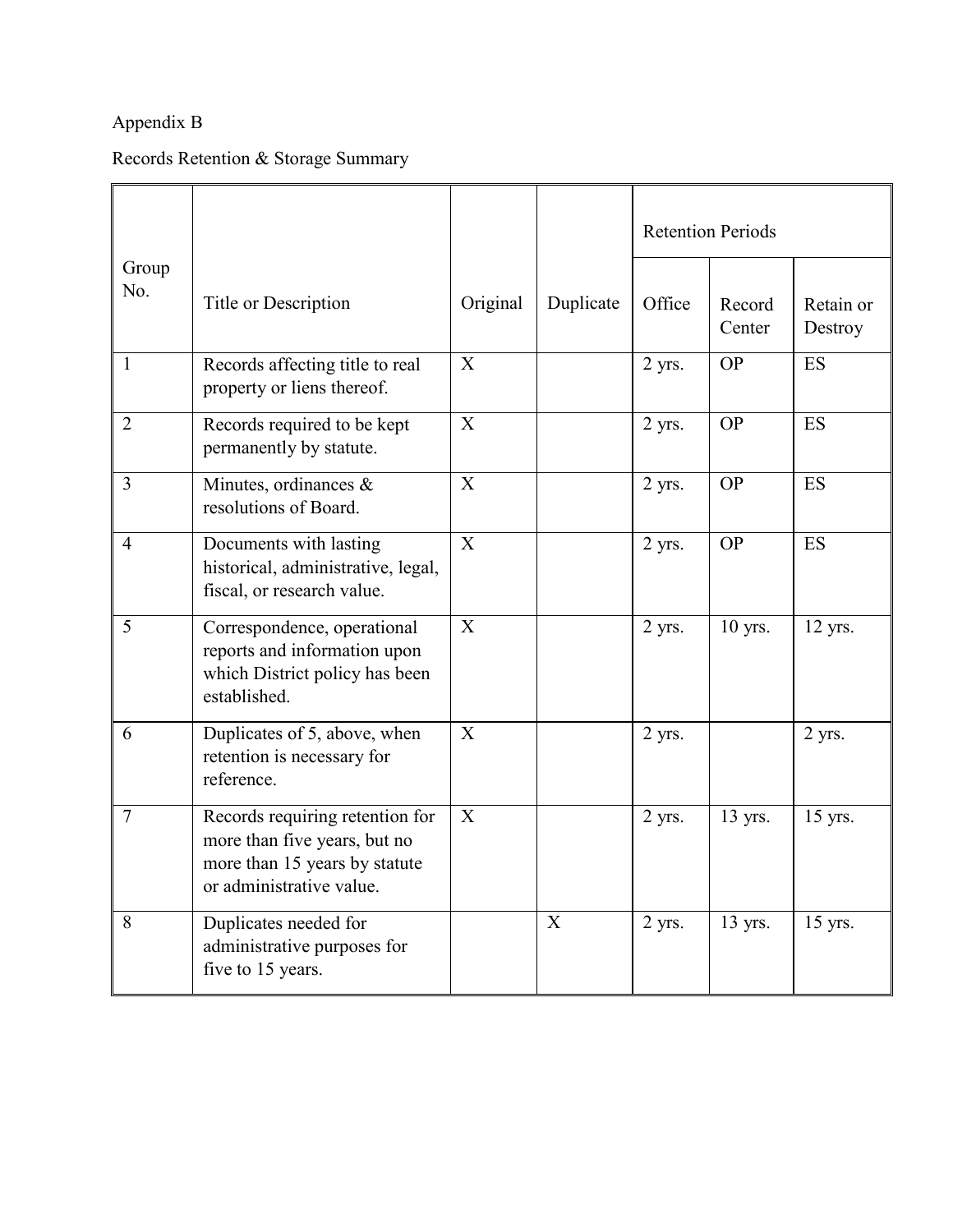| 9  | All other original District<br>records, or instruments, books<br>or papers that are considered<br>public documents not included<br>in Groups 1 through 8.                                                                                                                                                                                                                                        | X |   | 2 yrs. | 1 yr.  | 3 yrs.         |
|----|--------------------------------------------------------------------------------------------------------------------------------------------------------------------------------------------------------------------------------------------------------------------------------------------------------------------------------------------------------------------------------------------------|---|---|--------|--------|----------------|
| 10 | Duplicates and other<br>documents not public records<br>required to be maintained for<br>administrative purposes.                                                                                                                                                                                                                                                                                | X | X | 2 yrs. | 3 yrs. | 5 yrs.         |
| 11 | Duplicate records requiring<br>retention for administrative<br>purposes such as reference<br>material for making up<br>budgets, planning and<br>programming.                                                                                                                                                                                                                                     |   | X | 3 yrs. |        | $\overline{3}$ |
| 12 | Reference files (copies of<br>documents which duplicate the<br>record copies filed elsewhere<br>in the District; documents<br>which require no action and are<br>non-record; rough drafts, notes,<br>and similar working papers<br>accumulated in preparation of a<br>communication, study or other<br>document, and cards, listings,<br>indexes and other papers used<br>for controlling work). |   | X | 1 yr.  |        | 1 yr.          |
| 13 | Transitory files, including<br>letters of transmittal (when not<br>a public record), suspense<br>copies when reply has been<br>received, routine requests for<br>information and publication,<br>tracer letters, and other<br>duplicate copies no longer<br>needed.                                                                                                                              | X | X | 3 mos. |        | 3 mos.         |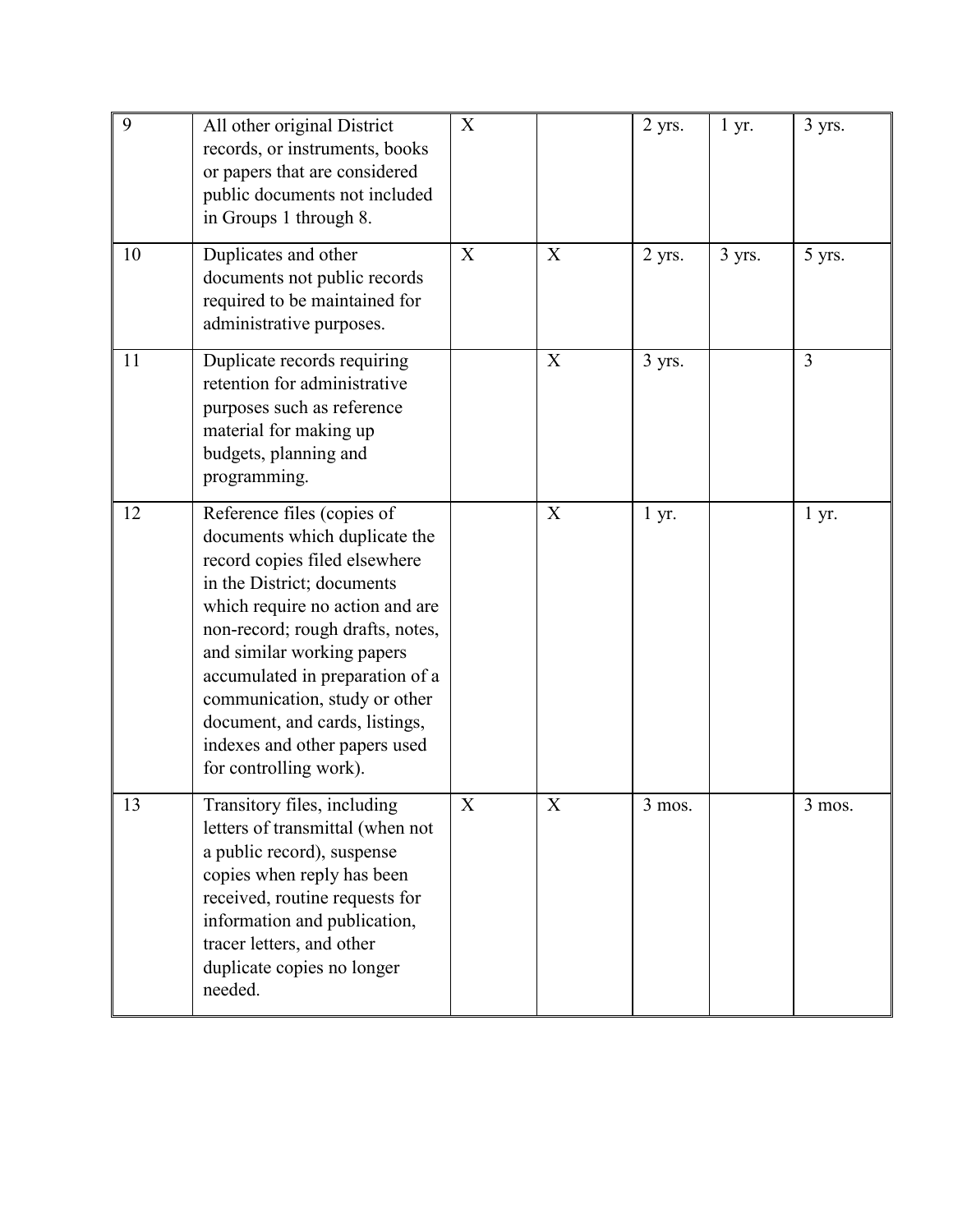| 14 | Original documents disposable<br>upon occurrence of an event or<br>an action (i.e., audit, job<br>completion, completion of<br>contract, etc.) or upon<br>obsolescence, supersession,<br>revocation. | X |                  | 2 yrs. | $3$ yrs. | 5 yrs. |
|----|------------------------------------------------------------------------------------------------------------------------------------------------------------------------------------------------------|---|------------------|--------|----------|--------|
| 15 | Policy files and reference sets<br>of publications.                                                                                                                                                  |   | $\boldsymbol{X}$ |        |          |        |
| 16 | Duplicates or non-record<br>documents required for<br>administrative needs but<br>destroyable on occurrence of<br>an event or an action.                                                             |   | X                |        |          |        |

 $OP =$  Original or photographic copy.

- $ES = May$  be destroyed if stored in electronic media.
- $I = \text{Indefinitely}$

# **POLICY 1056: Electronic Document Management Policy**

This Policy governs the retention of text messages, voicemail messages, social media posts, and email messages sent or received in the conduct of District business.

## **1056.1** Definitions

- Email Message: An electronic communication sent and received via web mail or email client.
- Social Media: Information posted to websites and applications that enable users to create and share content or to participate in social networking, including Facebook, Twitter, Instagram, Snap-chat, and LinkedIn.
- Text Message: An electronic, written communication sent and received via telephone or Internet connection.
- Voicemail Message: An electronic, aural communication sent or received via telephone or Internet connection.